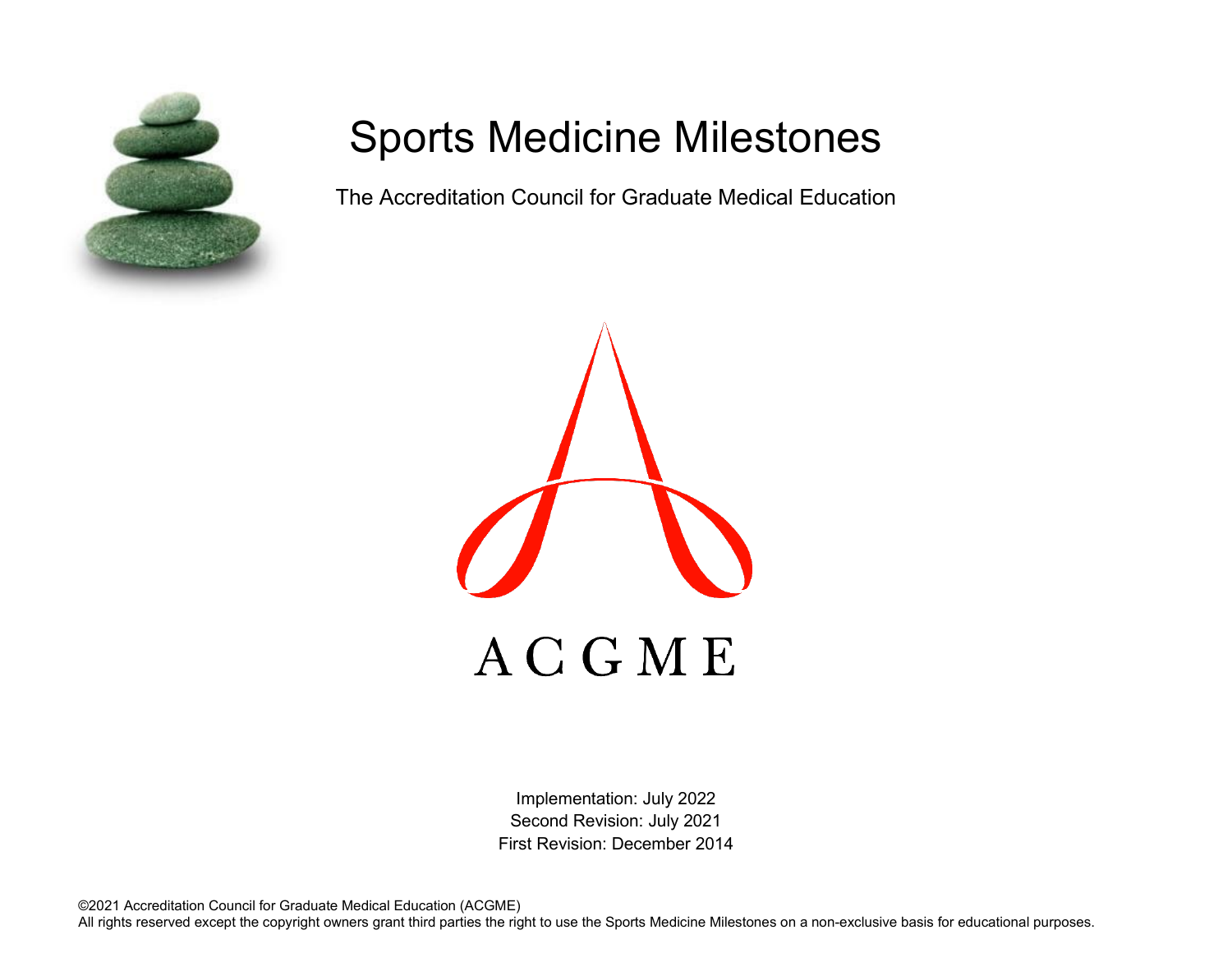## Sports Medicine Milestones

The Milestones are designed only for use in evaluation of fellows in the context of their participation in ACGMEaccredited residency or fellowship programs. The Milestones provide a framework for the assessment of the development of the fellow in key dimensions of the elements of physician competency in a specialty or subspecialty. They neither represent the entirety of the dimensions of the six domains of physician competency, nor are they designed to be relevant in any other context.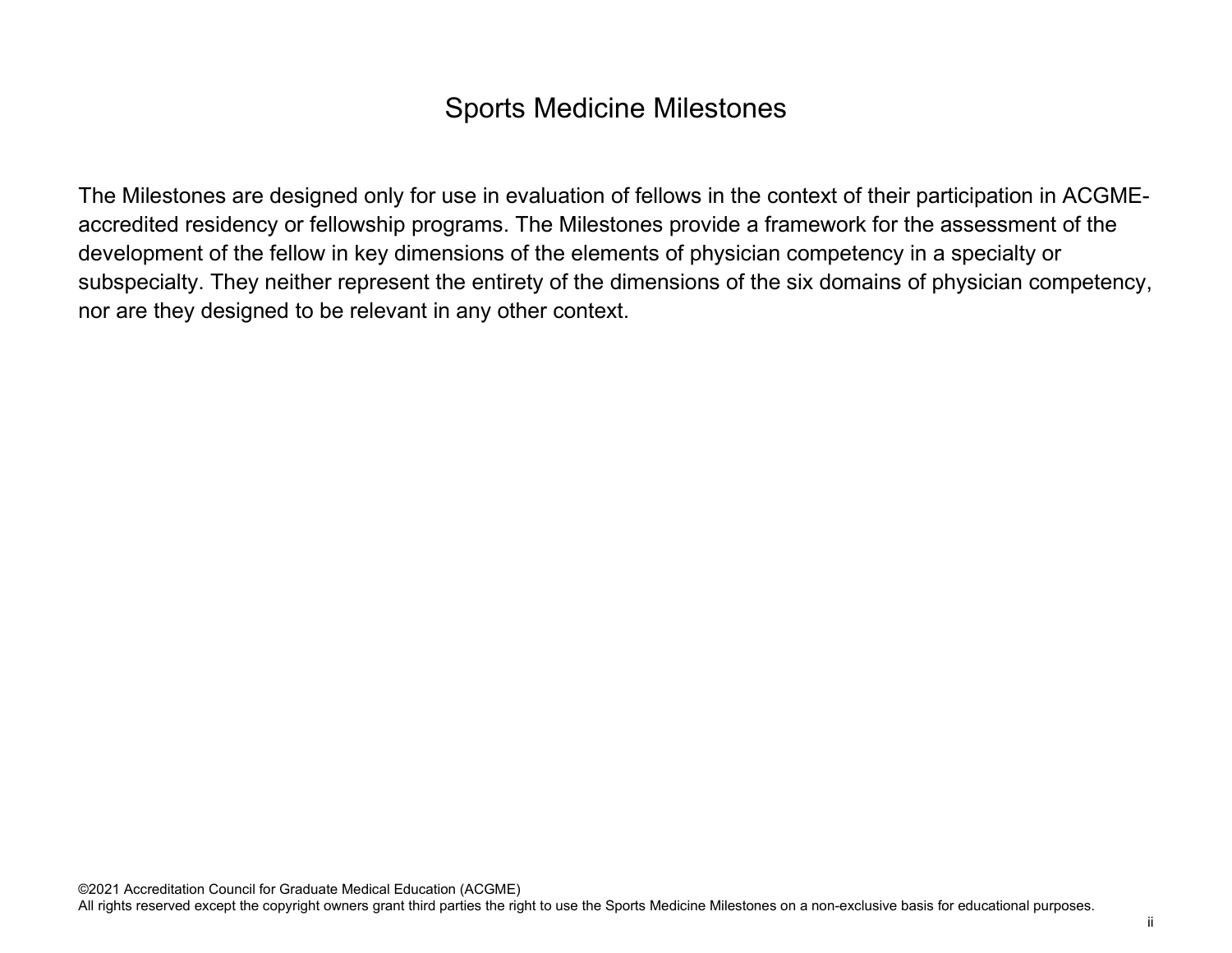#### **Sports Medicine Milestones**

#### **Work Group**

Joshua Berkowitz, MD Eldra Daniels, MD, MPH Laura Edgar, EdD, CAE Laura Fralich, MD, FAAFP Jolie C. Holschen, MD, FACEP, FAMSSM Adriana Isacke, DO

William Mann, MD, MPH, MBA Sarah Matya, MHA, C-TAGME Deirdre Rodericks, MD Stephen Schaaf, MD Mark Stovak, MD

**The ACGME would like to thank the following organizations for their continued support in the development of the Milestones:**

> American Board of Emergency Medicine American Board of Family Medicine American Board of Pediatrics American Board of Physician Medicine and Rehabilitation American Medical Society for Sports Medicine ACGME Review Committee for Emergency Medicine ACGME Review Committee for Family Medicine ACGME Review Committee for Pediatrics ACGME Review Committee for Physical Medicine and Rehabilitation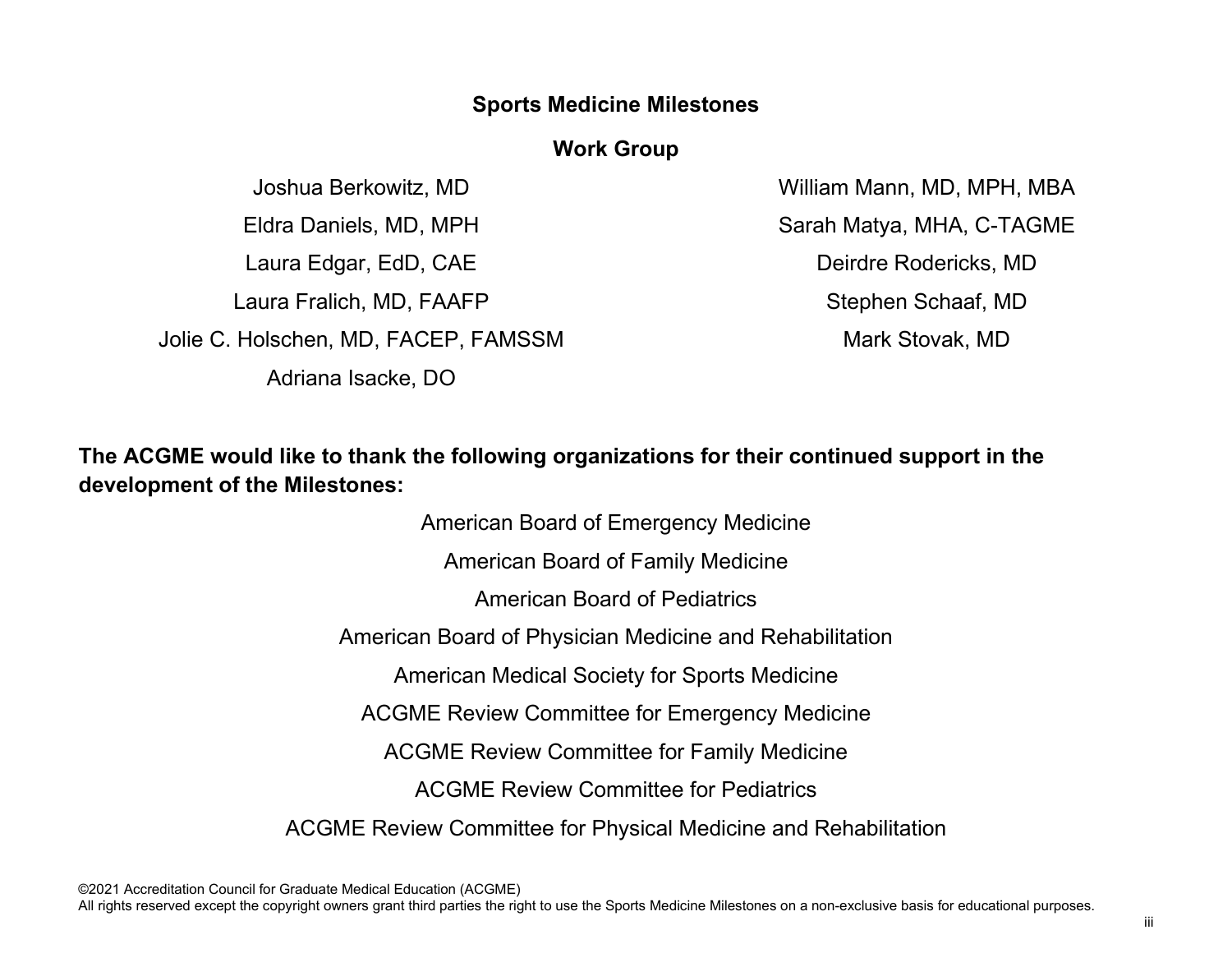### **Understanding Milestone Levels and Reporting**

This document presents the Milestones, which programs use in a semi-annual review of fellow performance, and then report to the ACGME. Milestones are knowledge, skills, attitudes, and other attributes for each of the ACGME Competencies organized in a developmental framework. The narrative descriptions are targets for fellow performance throughout their educational program.

Milestones are arranged into levels. Tracking from Level 1 to Level 5 is synonymous with moving from novice to expert fellow in the specialty or subspecialty. For each reporting period, the Clinical Competency Committee will review the completed evaluations to select the milestone levels that best describe each learner's current performance, abilities, and attributes for each subcompetency.

These levels *do not* correspond with post-graduate year of education. Depending on previous experience, a junior fellow may achieve higher levels early in his/her educational program just as a senior fellow may be at a lower level later in his/her educational program. There is no predetermined timing for a fellow to attain any particular level. Fellows may also regress in achievement of their milestones. This may happen for many reasons, such as over scoring in a previous review, a disjointed experience in a particular procedure, or a significant act by the fellow.

Selection of a level implies the fellow substantially demonstrates the milestones in that level, as well as those in lower levels (see the diagram on page vi).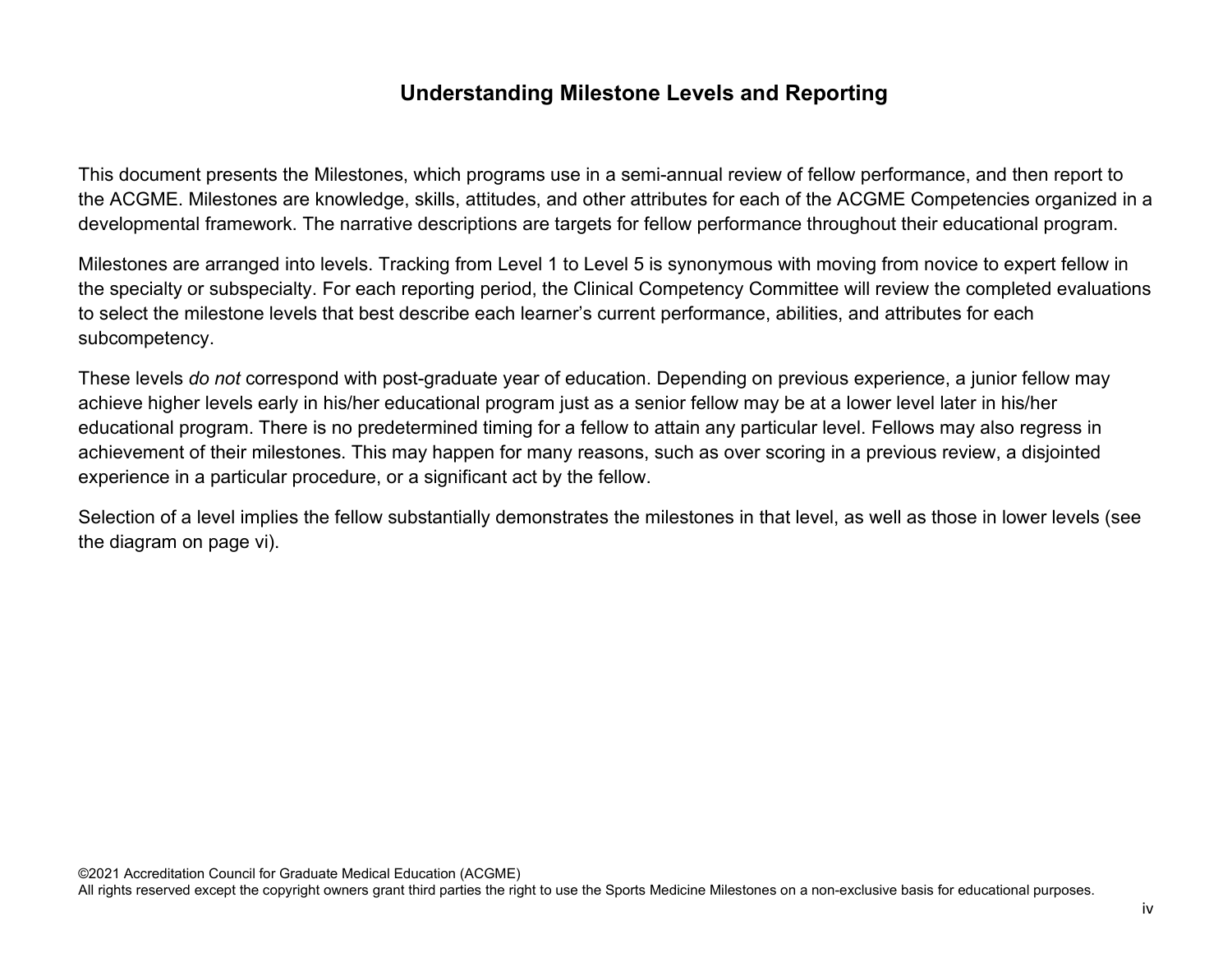#### **Additional Notes**

Level 4 is designed as a graduation *goal* but *does not* represent a graduation *requirement*. Making decisions about readiness for graduation and unsupervised practice is the purview of the program director. Furthermore, Milestones 2.0 include revisions and changes that preclude using Milestones as a sole assessment in high-stakes decisions (i.e., determination of eligibility for certification or credentialing). Level 5 is designed to represent an expert fellow whose achievements in a subcompetency are greater than the expectation. Milestones are primarily designed for formative, developmental purposes to support continuous quality improvement for individual learners, education programs, and the specialty. The ACGME and its partners will continue to evaluate and perform research on the Milestones to assess their impact and value.

Examples are provided for some milestones within this document. Please note: the examples are not the required element or outcome; they are provided as a way to share the intent of the element.

Some milestone descriptions include statements about performing independently. These activities must occur in conformity to ACGME supervision guidelines as described in the Program Requirements, as well as to institutional and program policies. For example, a fellow who performs a procedure independently must, at a minimum, be supervised through oversight.

A Supplemental Guide is also available to provide the intent of each subcompetency, examples for each level, assessment methods or tools, and other available resources. The Supplemental Guide, like examples contained within the Milestones, is designed only to assist the program director and Clinical Competency Committee, and is not meant to demonstrate any required element or outcome.

Additional resources are available in the [Milestones](http://www.acgme.org/What-We-Do/Accreditation/Milestones/Overview) section of the ACGME website. Follow the links under "What We Do" at [www.acgme.org.](http://www.acgme.org/)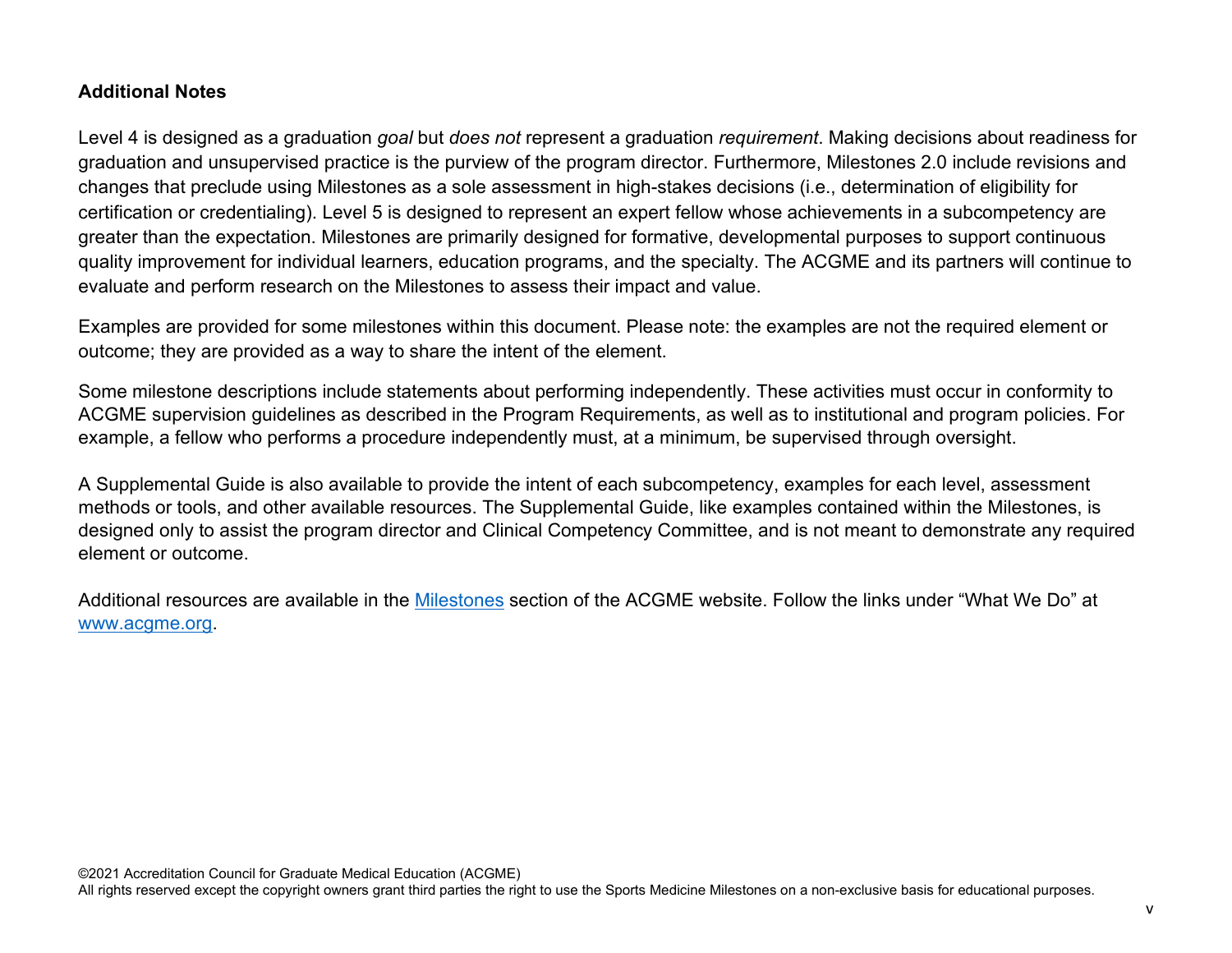The diagram below presents an example set of milestones for one sub-competency in the same format as the ACGME Report Worksheet. For each reporting period, a fellow's performance on the milestones for each sub-competency will be indicated by selecting the level of milestones that best describes that fellow's performance in relation to those milestones.

п

| Interpersonal and Communication Skills 2: Interprofessional and Team Communication                                   |                                                                                 |                                                                                                                                                                                                      |                                                                                                                                                       |                                                                                                                                                                     |
|----------------------------------------------------------------------------------------------------------------------|---------------------------------------------------------------------------------|------------------------------------------------------------------------------------------------------------------------------------------------------------------------------------------------------|-------------------------------------------------------------------------------------------------------------------------------------------------------|---------------------------------------------------------------------------------------------------------------------------------------------------------------------|
| Level 1                                                                                                              | Level 2                                                                         | Level 3                                                                                                                                                                                              | Level 4                                                                                                                                               | Level 5                                                                                                                                                             |
| Respectfully<br>requests/receives a<br>request for consultation                                                      | Clearly and concisely<br>requests/responds to a<br>request for consultation     | Checks understanding of<br>consult recommendations<br>(received or provided)                                                                                                                         | Coordinates<br>recommendations from<br>different members of the<br>health care team to<br>optimize patient care,<br>resolving conflict when<br>needed | Role models flexible<br>communication strategies<br>that demonstrate one<br>values input from all<br>health care team<br>members, resolving<br>conflict when needed |
| Uses language that<br>demonstrates one values<br>all members of the health<br>care team                              | Communicates<br>information effectively<br>with all health care team<br>members | Communicates concerns<br>and provides feedback to<br>peers and learners                                                                                                                              | Communicates<br>feedback and<br>constructive criticism to                                                                                             | Facilitates regular health<br>care team-based<br>feedback in complex<br>situations                                                                                  |
|                                                                                                                      |                                                                                 |                                                                                                                                                                                                      | supervising individuals                                                                                                                               |                                                                                                                                                                     |
| Comments:<br>Not Yet Completed Level 1                                                                               |                                                                                 |                                                                                                                                                                                                      |                                                                                                                                                       |                                                                                                                                                                     |
| Selecting a response box in the<br>middle of a level implies that<br>levels have been substantially<br>demonstrated. | milestones in that level and in lower                                           | Selecting a response box on the line in<br>between levels indicates that milestones<br>in lower levels have been substantially<br>demonstrated as well as some<br>milestones in the higher level(s). |                                                                                                                                                       |                                                                                                                                                                     |

۳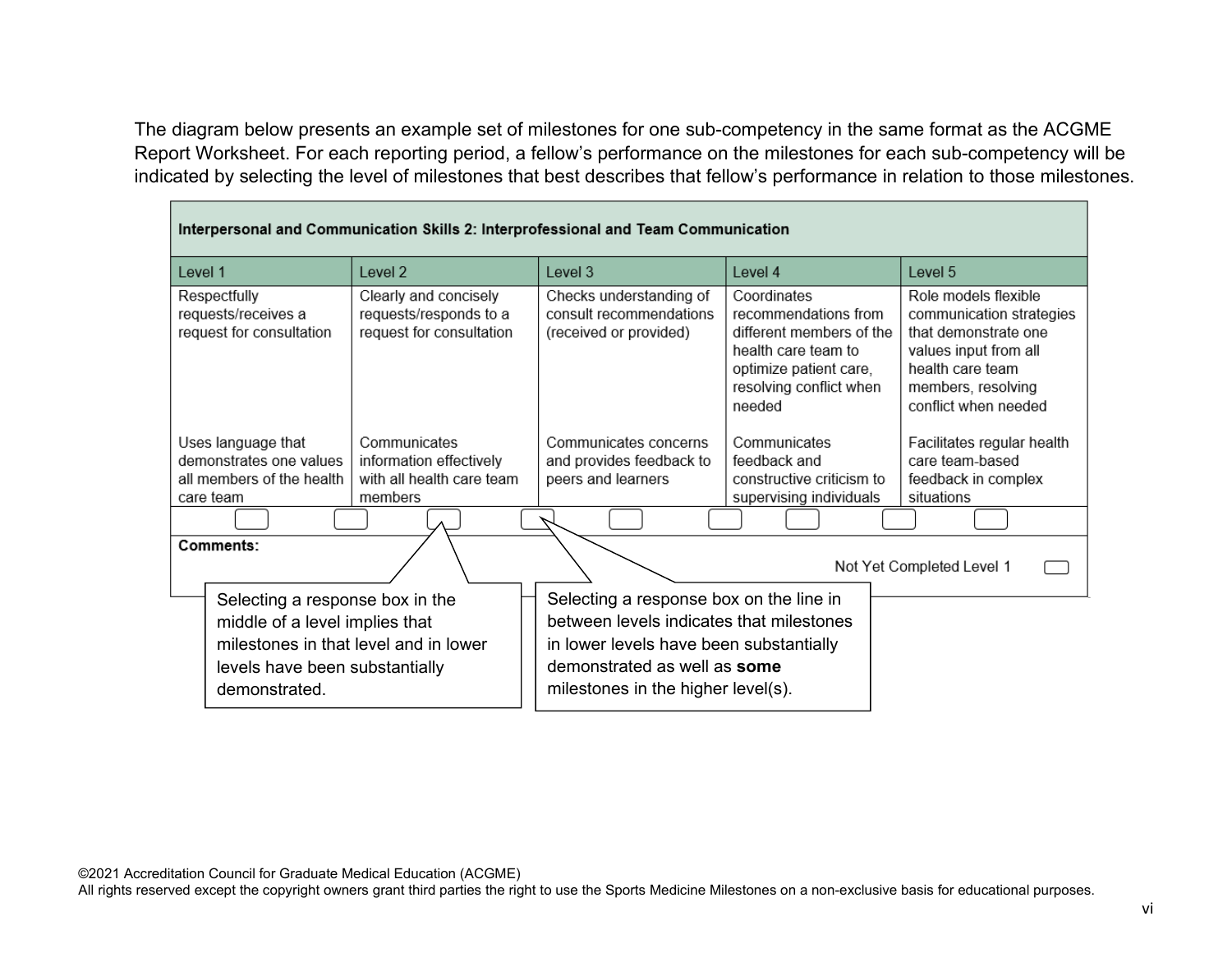| Patient Care 1: History and Physical Examination: Medical and Musculoskeletal |                                                                                                      |                                                                                                                                        |                                                                                                                                                          |                                                                                                                                                           |
|-------------------------------------------------------------------------------|------------------------------------------------------------------------------------------------------|----------------------------------------------------------------------------------------------------------------------------------------|----------------------------------------------------------------------------------------------------------------------------------------------------------|-----------------------------------------------------------------------------------------------------------------------------------------------------------|
| Level 1                                                                       | Level <sub>2</sub>                                                                                   | Level 3                                                                                                                                | Level 4                                                                                                                                                  | Level 5                                                                                                                                                   |
| Obtains appropriate<br>medical history                                        | Obtains detailed history of<br>sports-related medical<br>condition or injury                         | Obtains advanced history<br>of sports-related medical<br>condition or injury, with<br>guidance                                         | Independently obtains<br>complex history of<br>common and complex<br>conditions                                                                          | Serves as a role model for<br>techniques to obtain<br>subtle and sensitive<br>information from patients<br>and their families                             |
| Performs basic medical<br>examination                                         | Performs specific organ-<br>based medical<br>examination for common<br>sports medicine<br>conditions | Performs medical<br>examination for complex<br>or high-risk sports<br>medicine conditions, with<br>guidance                            | Independently performs<br>complex examinations<br>of common and<br>complex conditions                                                                    | Serves as a role model for<br>efficiently performing<br>problem-based<br>examination                                                                      |
| Performs basic<br>musculoskeletal<br>examination                              | Performs joint-specific<br>musculoskeletal<br>examination with special<br>testing                    | Performs regional<br>musculoskeletal<br>examination for complex<br>or high-risk sports<br>musculoskeletal<br>conditions, with guidance | Independently performs<br>regional<br>musculoskeletal and<br>functional examination<br>for common and<br>complex sports<br>musculoskeletal<br>conditions | Serves as a role model for<br>performance of regional<br>musculoskeletal<br>examination for common<br>and complex sports<br>musculoskeletal<br>conditions |
|                                                                               |                                                                                                      |                                                                                                                                        |                                                                                                                                                          |                                                                                                                                                           |
| <b>Comments:</b><br>Not Yet Completed Level 1<br>Not Yet Assessable           |                                                                                                      |                                                                                                                                        |                                                                                                                                                          |                                                                                                                                                           |

All rights reserved except the copyright owners grant third parties the right to use the Sports Medicine Milestones on a non-exclusive basis for educational purposes.

┓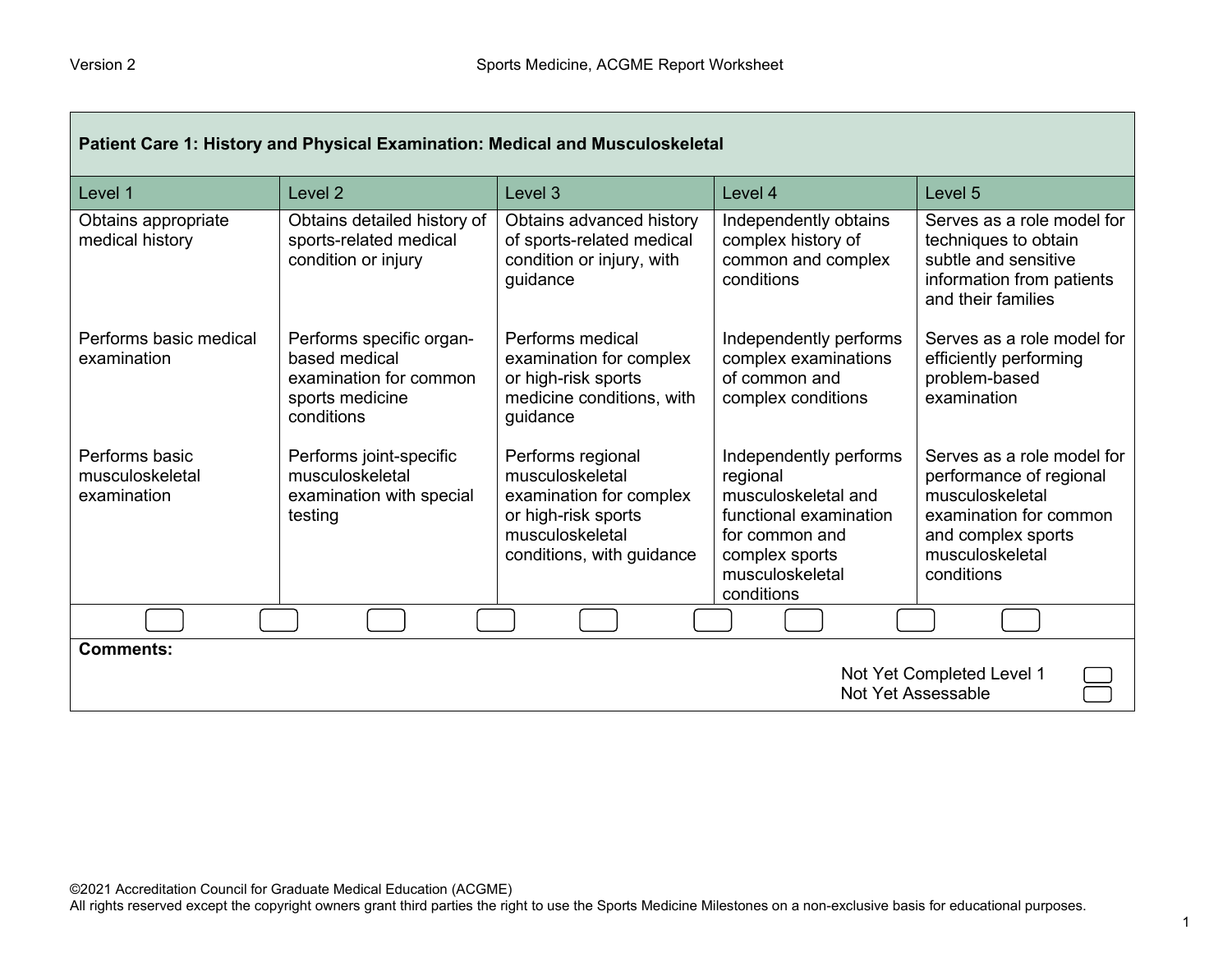| Patient Care 2: Medical Management: Differential Diagnosis, Diagnostic Testing, Interpretation of Data, and Treatment Planning |                                                                                          |                                                                                                                                  |                                                                                                                       |                                                                                                                              |
|--------------------------------------------------------------------------------------------------------------------------------|------------------------------------------------------------------------------------------|----------------------------------------------------------------------------------------------------------------------------------|-----------------------------------------------------------------------------------------------------------------------|------------------------------------------------------------------------------------------------------------------------------|
| Level 1                                                                                                                        | Level <sub>2</sub>                                                                       | Level 3                                                                                                                          | Level 4                                                                                                               | Level 5                                                                                                                      |
| Develops a basic<br>differential diagnosis<br>pertinent to common<br>medical conditions                                        | Develops a basic<br>differential diagnosis<br>pertinent to sports<br>medicine conditions | Develops a<br>comprehensive differential<br>diagnosis based on<br>history and physical<br>examination findings, with<br>guidance | Independently develops<br>a comprehensive<br>differential diagnosis<br>pertinent to patient-<br>specific factors      | Serves as a resource or<br>role model for the<br>evaluation and<br>management of complex<br>conditions in sports<br>medicine |
| Orders and interprets<br>diagnostic testing for<br>common medical<br>conditions                                                | Orders and interprets<br>diagnostic testing for<br>common sports medicine<br>conditions  | Orders and interprets<br>diagnostic testing for<br>complex sports medicine<br>conditions, with guidance                          | Independently interprets<br>and applies diagnostic<br>testing to treatment and<br>management                          |                                                                                                                              |
| Generates a basic<br>treatment plan for<br>common medical<br>conditions                                                        | Generates a basic<br>treatment plan for<br>common sports medicine<br>conditions          | Generates and modifies a<br>treatment plan for<br>complex<br>sports medicine<br>conditions, with guidance                        | Independently<br>generates and modifies<br>individualized treatment<br>plans pertinent to<br>patient-specific factors |                                                                                                                              |
|                                                                                                                                |                                                                                          |                                                                                                                                  |                                                                                                                       |                                                                                                                              |
| <b>Comments:</b><br>Not Yet Completed Level 1<br>Not Yet Assessable                                                            |                                                                                          |                                                                                                                                  |                                                                                                                       |                                                                                                                              |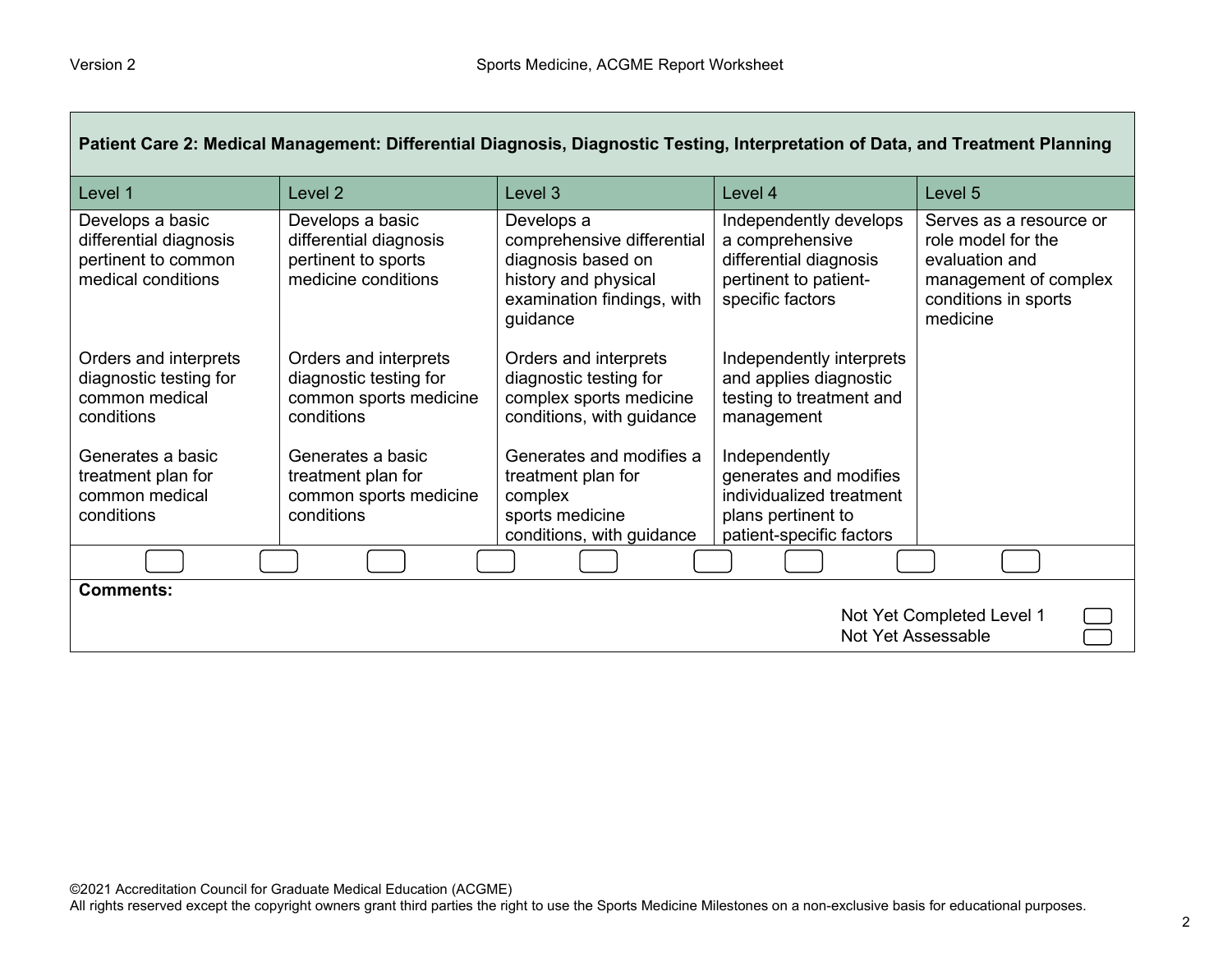| <b>Patient Care 3: Musculoskeletal Conditions</b>                                                  |                                                                                                      |                                                                                                                                  |                                                                                                                       |                                                                                                                                                 |
|----------------------------------------------------------------------------------------------------|------------------------------------------------------------------------------------------------------|----------------------------------------------------------------------------------------------------------------------------------|-----------------------------------------------------------------------------------------------------------------------|-------------------------------------------------------------------------------------------------------------------------------------------------|
| Level 1                                                                                            | Level <sub>2</sub>                                                                                   | Level <sub>3</sub>                                                                                                               | Level 4                                                                                                               | Level <sub>5</sub>                                                                                                                              |
| Develops a basic<br>differential diagnosis<br>pertinent to common<br>musculoskeletal<br>conditions | Develops a basic<br>differential diagnosis<br>pertinent to uncommon<br>musculoskeletal<br>conditions | Develops a<br>comprehensive differential<br>diagnosis based on<br>history and physical<br>examination findings, with<br>guidance | Independently develops<br>a comprehensive<br>differential diagnosis<br>pertinent to patient-<br>specific factors      | Serves as a resource or<br>role model for the<br>evaluation and<br>management of complex<br>musculoskeletal<br>conditions in sports<br>medicine |
| Orders and interprets<br>diagnostic testing for<br>common conditions                               | Orders and interprets<br>diagnostic testing for<br>complex conditions                                | Orders and interprets<br>diagnostic testing for<br>common and complex<br>conditions, with guidance                               | Independently interprets<br>and applies diagnostic<br>testing to treatment and<br>management                          |                                                                                                                                                 |
| Generates a basic<br>treatment plan for<br>common musculoskeletal<br>conditions                    | Generates a basic<br>treatment plan for<br>uncommon<br>musculoskeletal<br>conditions                 | Generates and modifies a<br>treatment plan for<br>complex conditions, with<br>guidance                                           | Independently<br>generates and modifies<br>individualized treatment<br>plans pertinent to<br>patient-specific factors |                                                                                                                                                 |
|                                                                                                    |                                                                                                      |                                                                                                                                  |                                                                                                                       |                                                                                                                                                 |
| <b>Comments:</b><br>Not Yet Completed Level 1<br>Not Yet Assessable                                |                                                                                                      |                                                                                                                                  |                                                                                                                       |                                                                                                                                                 |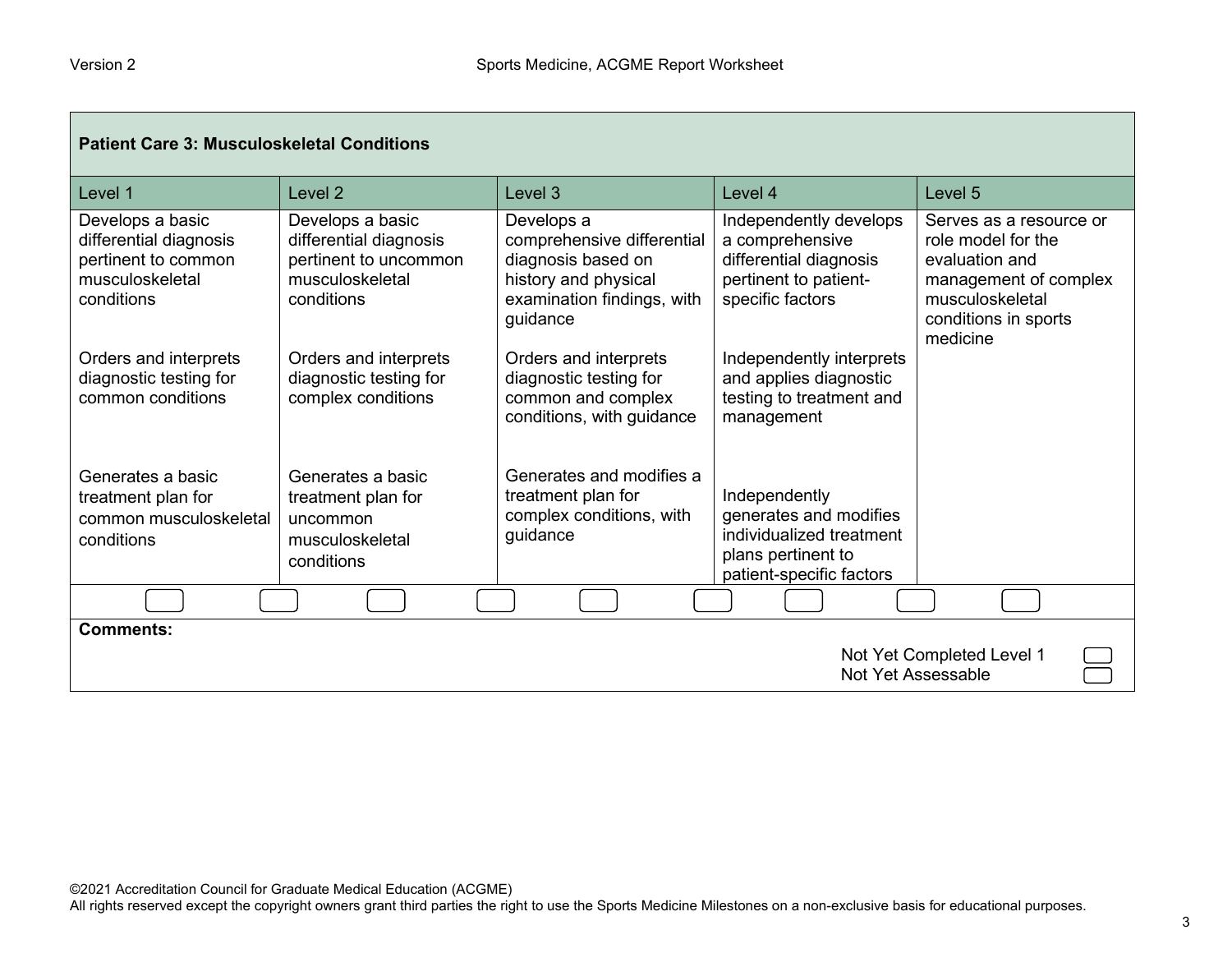| Patient Care 4: Training Room, Team or Individual Sporting Event, and Mass Participation Event Medical Coverage |                                                                                                |                                                                                          |                                                                         |                                                                                                                                |
|-----------------------------------------------------------------------------------------------------------------|------------------------------------------------------------------------------------------------|------------------------------------------------------------------------------------------|-------------------------------------------------------------------------|--------------------------------------------------------------------------------------------------------------------------------|
| Level 1                                                                                                         | Level 2                                                                                        | Level 3                                                                                  | Level 4                                                                 | Level 5                                                                                                                        |
| With direct supervision,<br>participates in training<br>room medical coverage                                   | With indirect supervision,<br>participates in training<br>room medical coverage                | With supervision<br>available, provides<br>training room medical<br>coverage             | Independently provides<br>training room medical<br>coverage             | Develops policies for and<br>supervises training room<br>medical coverage                                                      |
| With direct supervision,<br>participates in team or<br>individual sporting event<br>coverage                    | With indirect supervision,<br>participates in team or<br>individual sporting event<br>coverage | With supervision<br>available, provides team<br>or individual sporting<br>event coverage | Independently provides<br>team or individual<br>sporting event coverage | Serves as a resource or<br>role model in the<br>community for<br>implementing care at<br>team or individual sporting<br>events |
| With direct supervision,<br>participates in mass                                                                | With supervision<br>immediately available,                                                     | With supervision<br>available, provides mass                                             | Independently provides<br>mass participation event                      | Organizes mass<br>participation event                                                                                          |
| participation event                                                                                             | participates in mass                                                                           | participation event                                                                      | medical coverage                                                        | medical coverage                                                                                                               |
| medical coverage                                                                                                | participation event<br>medical coverage                                                        | medical coverage                                                                         |                                                                         |                                                                                                                                |
|                                                                                                                 |                                                                                                |                                                                                          |                                                                         |                                                                                                                                |
| <b>Comments:</b>                                                                                                |                                                                                                |                                                                                          |                                                                         |                                                                                                                                |
| Not Yet Completed Level 1<br>Not Yet Assessable                                                                 |                                                                                                |                                                                                          |                                                                         |                                                                                                                                |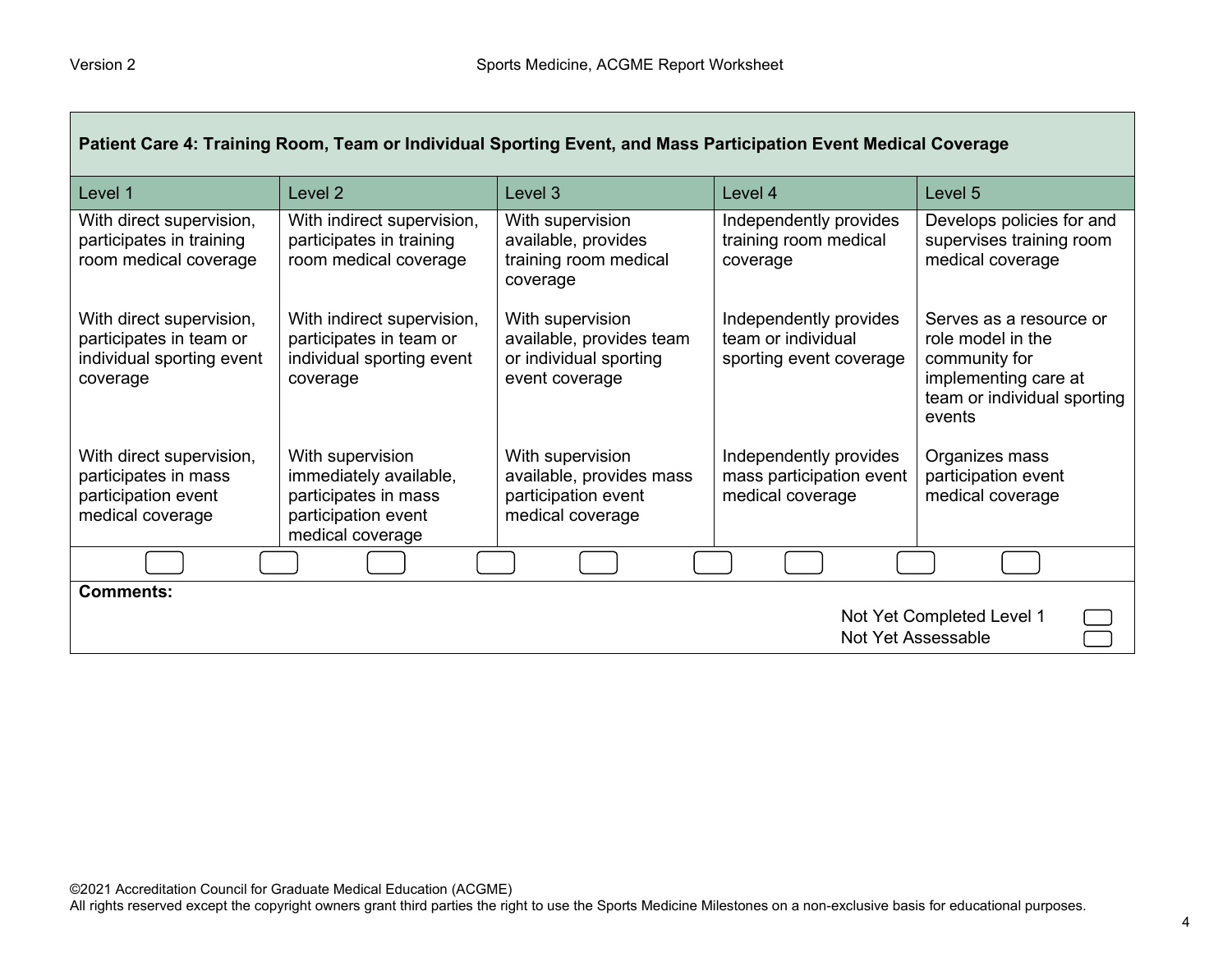| Patient Care 5: Diagnostic and Therapeutic Musculoskeletal Ultrasound                                     |                                                                                                                            |                                                                                                                                                                                                |                                                                                                                                                                                                  |                                                                                        |
|-----------------------------------------------------------------------------------------------------------|----------------------------------------------------------------------------------------------------------------------------|------------------------------------------------------------------------------------------------------------------------------------------------------------------------------------------------|--------------------------------------------------------------------------------------------------------------------------------------------------------------------------------------------------|----------------------------------------------------------------------------------------|
| Level 1                                                                                                   | Level 2                                                                                                                    | Level 3                                                                                                                                                                                        | Level 4                                                                                                                                                                                          | Level 5                                                                                |
| Describes indications for<br>diagnostic ultrasound<br>and fundamental<br>principles of ultrasound         | Demonstrates appropriate<br>set-up and scanning<br>technique, and adjusts<br>ultrasound settings for<br>image optimization | With guidance, performs<br>diagnostic ultrasound;<br>acquires, labels, and<br>saves ultrasound images;<br>and generates a report                                                               | Independently performs<br>diagnostic ultrasound;<br>acquires, labels, and<br>saves ultrasound<br>images; and generates<br>a report                                                               | Serves as a resource to<br>others in performance of<br>diagnostic ultrasound           |
| Describes indications,<br>contraindications, risks,<br>and benefits of<br>ultrasound-guided<br>injections | Demonstrates appropriate<br>equipment and patient<br>set-up, and ultrasound-<br>guided injection technique                 | With guidance, performs<br>ultrasound-guided<br>injections with appropriate<br>needle visualization;<br>acquires, labels, and<br>saves ultrasound images;<br>and generates a<br>procedure note | Independently performs<br>ultrasound-guided<br>injections with<br>appropriate needle<br>visualization; acquires,<br>labels, and saves<br>ultrasound images; and<br>generates a procedure<br>note | Serves as a resource to<br>others in performance of<br>ultrasound-guided<br>injections |
|                                                                                                           |                                                                                                                            |                                                                                                                                                                                                |                                                                                                                                                                                                  |                                                                                        |
| <b>Comments:</b><br>Not Yet Completed Level 1<br>Not Yet Assessable                                       |                                                                                                                            |                                                                                                                                                                                                |                                                                                                                                                                                                  |                                                                                        |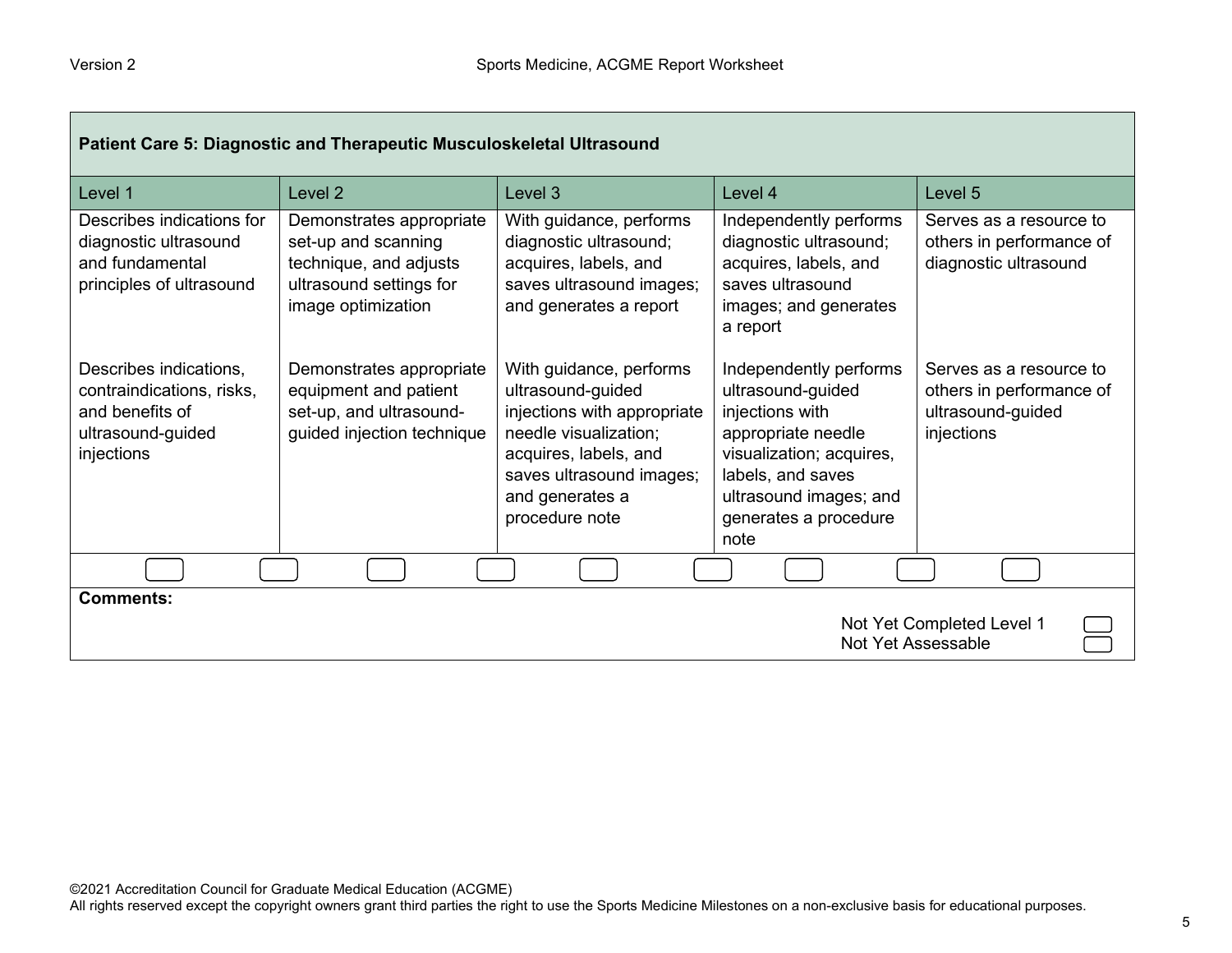| <b>Patient Care 6: Sports Medicine Procedures</b>                               |                                                                                                                         |                                                                                                                 |                                                                                                                           |                                                                                                                                                      |
|---------------------------------------------------------------------------------|-------------------------------------------------------------------------------------------------------------------------|-----------------------------------------------------------------------------------------------------------------|---------------------------------------------------------------------------------------------------------------------------|------------------------------------------------------------------------------------------------------------------------------------------------------|
| Level 1                                                                         | Level <sub>2</sub>                                                                                                      | Level 3                                                                                                         | Level 4                                                                                                                   | Level 5                                                                                                                                              |
| Identifies indications and<br>potential complications<br>for common procedures  | Assesses indications,<br>risks, benefits, and<br>alternatives, and obtains<br>informed consent for<br>common procedures | Assesses indications,<br>risks, and benefits, and<br>weighs alternatives for<br>advanced procedures             | Counsels patients on<br>the indications, risks,<br>benefits, and<br>alternatives for common<br>and advanced<br>procedures | Serves as a resource for<br>counseling patients on the<br>indications, risks, benefits,<br>and alternatives for<br>common and advanced<br>procedures |
| Identifies proper<br>equipment set-up and<br>relevant anatomy for<br>procedures | Performs common<br>therapeutic procedures,<br>with supervision                                                          | Independently performs<br>common therapeutic<br>procedures; performs<br>advanced procedures with<br>supervision | Independently performs<br>advanced procedures                                                                             | Teaches common and<br>advanced procedures                                                                                                            |
|                                                                                 |                                                                                                                         |                                                                                                                 |                                                                                                                           |                                                                                                                                                      |
| <b>Comments:</b><br>Not Yet Completed Level 1<br>Not Yet Assessable             |                                                                                                                         |                                                                                                                 |                                                                                                                           |                                                                                                                                                      |

ш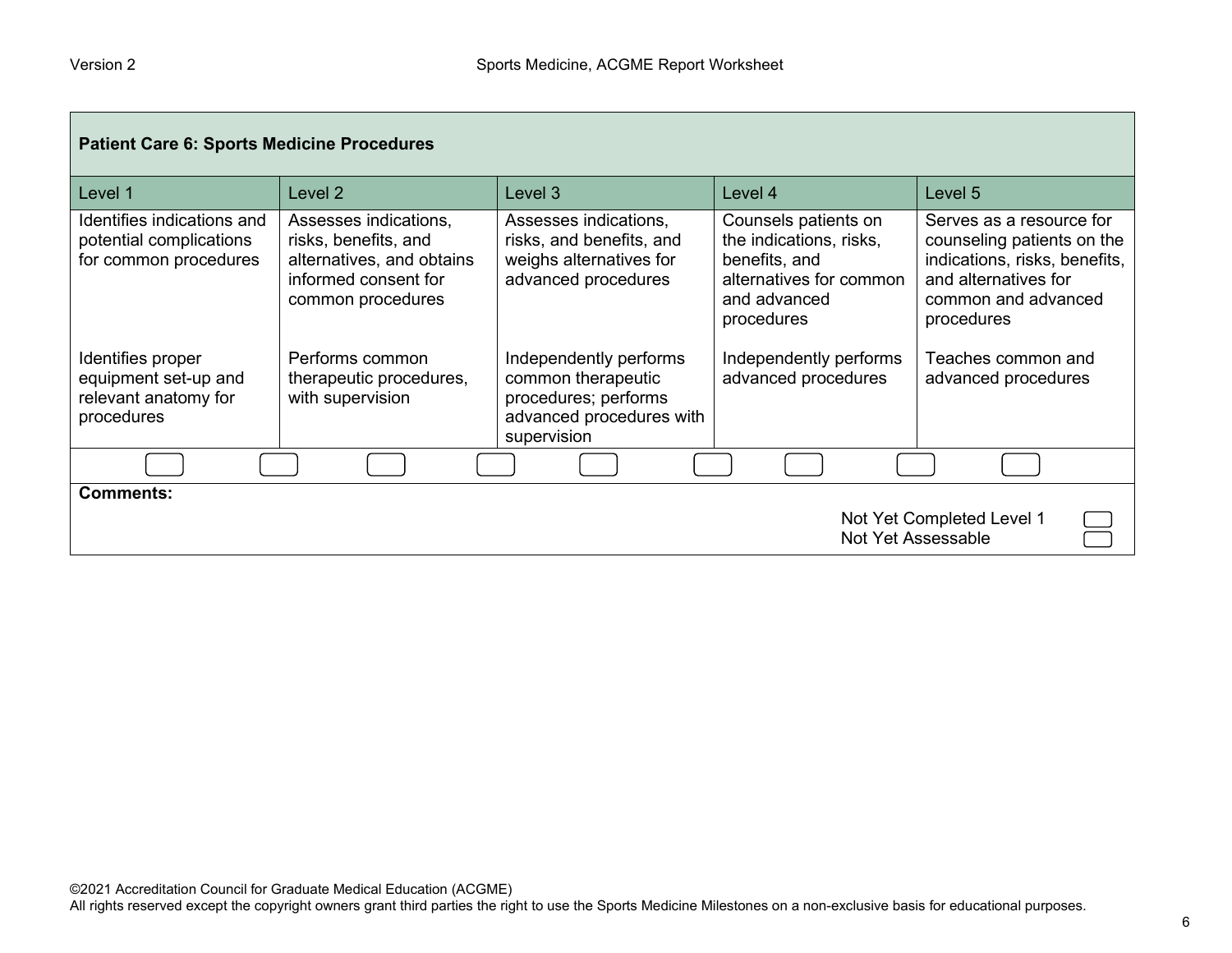| <b>Medical Knowledge 1: Science of Sports Medicine</b>               |                                                                         |                                                                                                |                                                                                                    |                                                                                 |  |
|----------------------------------------------------------------------|-------------------------------------------------------------------------|------------------------------------------------------------------------------------------------|----------------------------------------------------------------------------------------------------|---------------------------------------------------------------------------------|--|
| Level 1                                                              | Level <sub>2</sub>                                                      | Level 3                                                                                        | Level 4                                                                                            | Level 5                                                                         |  |
| Demonstrates basic<br>knowledge of the science<br>of sports medicine | Demonstrates advanced<br>knowledge of the science<br>of sports medicine | Synthesizes and applies<br>knowledge of the science<br>of common sports<br>medicine conditions | Synthesizes and applies<br>knowledge of the<br>science of complex<br>sports medicine<br>conditions | Publishes peer-reviewed<br>work related to the<br>science of sports<br>medicine |  |
|                                                                      |                                                                         |                                                                                                |                                                                                                    |                                                                                 |  |
| <b>Comments:</b><br>Not Yet Completed Level 1<br>Not Yet Assessable  |                                                                         |                                                                                                |                                                                                                    |                                                                                 |  |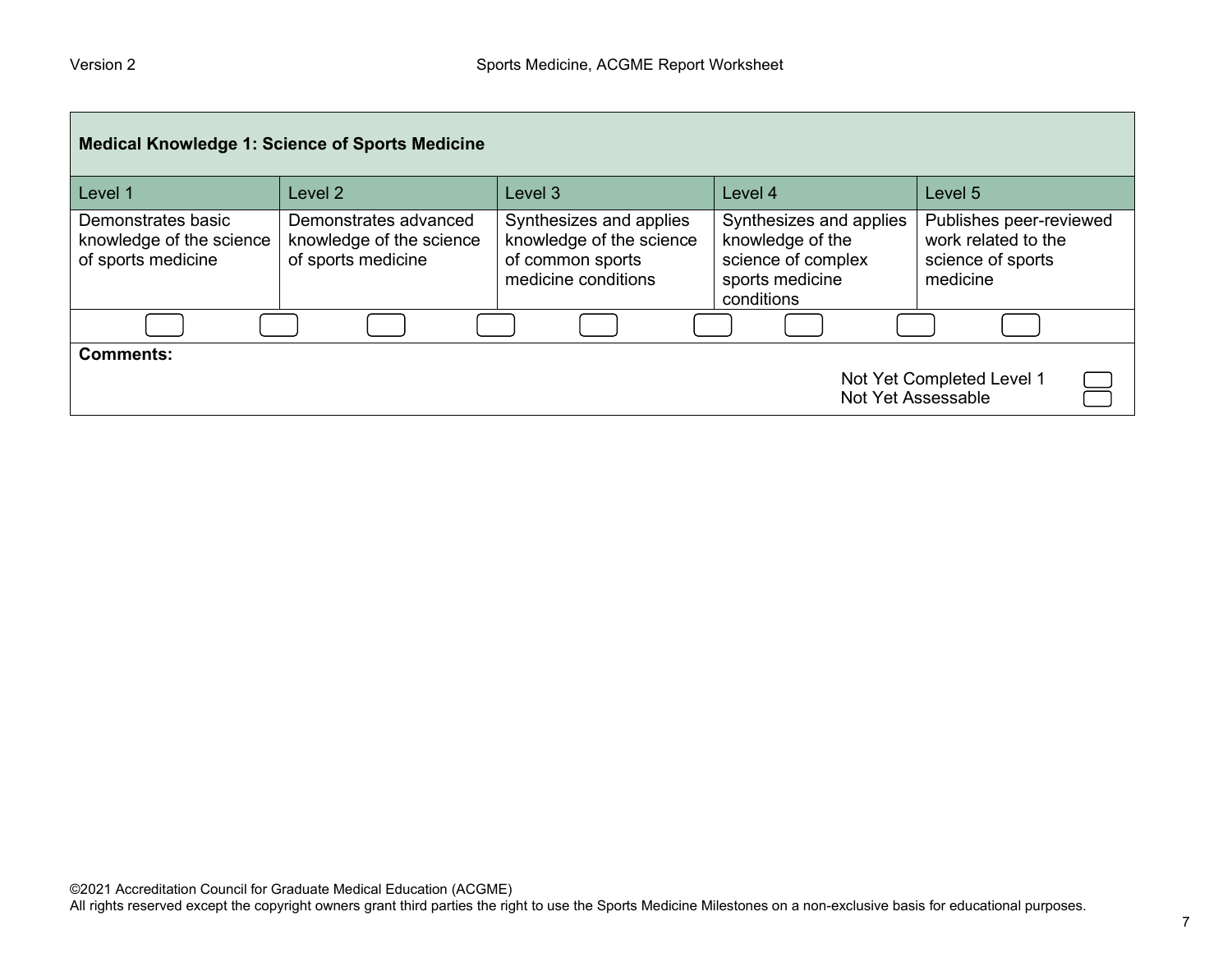| <b>Medical Knowledge 2: Medical Issues in Sports Medicine</b>                                                    |                                                                                                                     |                                                                                                                                                                              |                                                                                                                                                                                  |                                                                                                                                                                |
|------------------------------------------------------------------------------------------------------------------|---------------------------------------------------------------------------------------------------------------------|------------------------------------------------------------------------------------------------------------------------------------------------------------------------------|----------------------------------------------------------------------------------------------------------------------------------------------------------------------------------|----------------------------------------------------------------------------------------------------------------------------------------------------------------|
| Level 1                                                                                                          | Level 2                                                                                                             | Level 3                                                                                                                                                                      | Level 4                                                                                                                                                                          | Level 5                                                                                                                                                        |
| Demonstrates basic<br>knowledge of<br>pathophysiology of<br>medical conditions in<br>sports medicine             | Demonstrates advanced<br>knowledge of<br>pathophysiology of<br>medical conditions in<br>sports medicine             | Synthesizes and applies<br>knowledge of<br>pathophysiology,<br>evaluation, and diagnostic<br>testing for management of<br>common medical<br>conditions in sports<br>medicine | Synthesizes and applies<br>knowledge of<br>pathophysiology,<br>evaluation, and<br>diagnostic testing for<br>management of<br>complex medical<br>conditions in sports<br>medicine | Publishes/presents peer-<br>reviewed original scientific<br>work to advance the<br>medical knowledge<br>related to medical<br>conditions in sports<br>medicine |
| Demonstrates basic<br>knowledge of return-to-<br>play guidelines for<br>medical conditions in<br>sports medicine | Demonstrates advanced<br>knowledge of return-to-<br>play guidelines for<br>medical conditions in<br>sports medicine | Synthesizes and applies<br>knowledge of return-to-<br>play guidelines for<br>common medical<br>conditions in sports<br>medicine                                              | Synthesizes and applies<br>knowledge of return-to-<br>play guidelines for<br>complex medical<br>conditions in sports<br>medicine                                                 | Develops return-to-play<br>protocols for medical<br>conditions in sports<br>medicine                                                                           |
|                                                                                                                  |                                                                                                                     |                                                                                                                                                                              |                                                                                                                                                                                  |                                                                                                                                                                |
| <b>Comments:</b><br>Not Yet Completed Level 1<br><b>Not Yet Assessable</b>                                       |                                                                                                                     |                                                                                                                                                                              |                                                                                                                                                                                  |                                                                                                                                                                |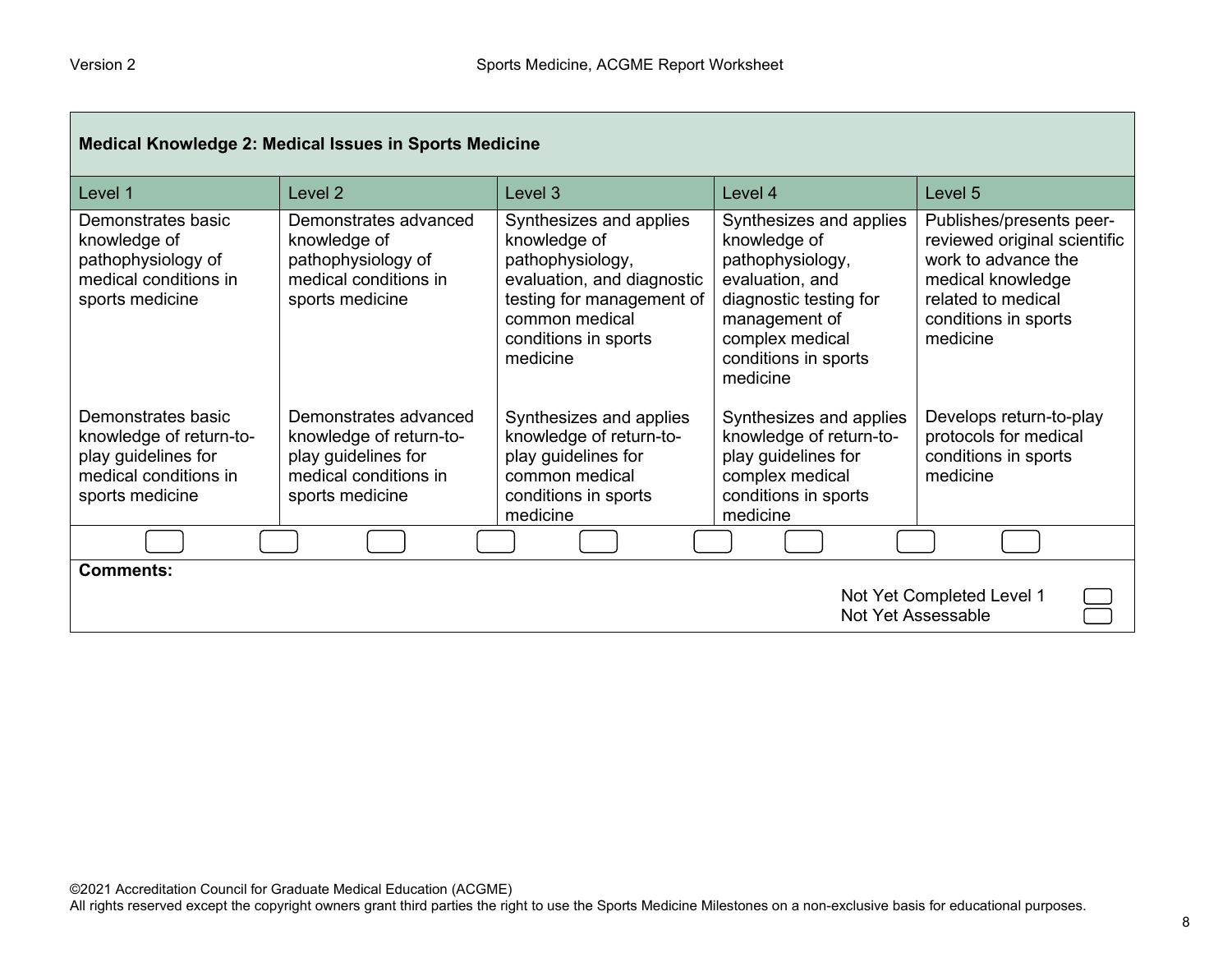| Medical Knowledge 3: Musculoskeletal Issues in Sports Medicine                                                              |                                                                                                                                |                                                                                                                                                                                         |                                                                                                                                                                                            |                                                                                                                                                                                                                                                         |
|-----------------------------------------------------------------------------------------------------------------------------|--------------------------------------------------------------------------------------------------------------------------------|-----------------------------------------------------------------------------------------------------------------------------------------------------------------------------------------|--------------------------------------------------------------------------------------------------------------------------------------------------------------------------------------------|---------------------------------------------------------------------------------------------------------------------------------------------------------------------------------------------------------------------------------------------------------|
| Level 1                                                                                                                     | Level <sub>2</sub>                                                                                                             | Level 3                                                                                                                                                                                 | Level 4                                                                                                                                                                                    | Level 5                                                                                                                                                                                                                                                 |
| Demonstrates basic<br>knowledge of<br>musculoskeletal<br>conditions, including<br>prevention and treatment                  | Demonstrates advanced<br>knowledge of<br>musculoskeletal<br>conditions, including<br>prevention and treatment                  | Synthesizes and applies<br>knowledge of<br>pathophysiology,<br>evaluation, and diagnostic<br>testing to management of<br>common sports medicine-<br>related musculoskeletal<br>injuries | Synthesizes and applies<br>knowledge of<br>pathophysiology,<br>evaluation, and<br>diagnostic testing to<br>management of<br>complex sports<br>medicine-related<br>musculoskeletal injuries | Publishes/presents peer-<br>reviewed original scientific<br>work to advance the<br>medical knowledge<br>related to<br>pathophysiology,<br>evaluation, and diagnostic<br>testing to management of<br>sports medicine-related<br>musculoskeletal injuries |
| Demonstrates basic<br>knowledge of return-to-<br>play guidelines for<br>musculoskeletal<br>conditions in sports<br>medicine | Demonstrates advanced<br>knowledge of return-to-<br>play guidelines for<br>musculoskeletal<br>conditions in sports<br>medicine | Synthesizes and applies<br>knowledge of return-to-<br>play guidelines for<br>common musculoskeletal<br>conditions in sports<br>medicine                                                 | Synthesizes and applies<br>knowledge of return-to-<br>play guidelines for<br>complex<br>musculoskeletal<br>conditions in sports<br>medicine                                                | Develops return-to-play<br>protocols for<br>musculoskeletal<br>conditions in sports<br>medicine                                                                                                                                                         |
|                                                                                                                             |                                                                                                                                |                                                                                                                                                                                         |                                                                                                                                                                                            |                                                                                                                                                                                                                                                         |
| <b>Comments:</b>                                                                                                            |                                                                                                                                |                                                                                                                                                                                         |                                                                                                                                                                                            | Not Yet Completed Level 1<br>Not Yet Assessable                                                                                                                                                                                                         |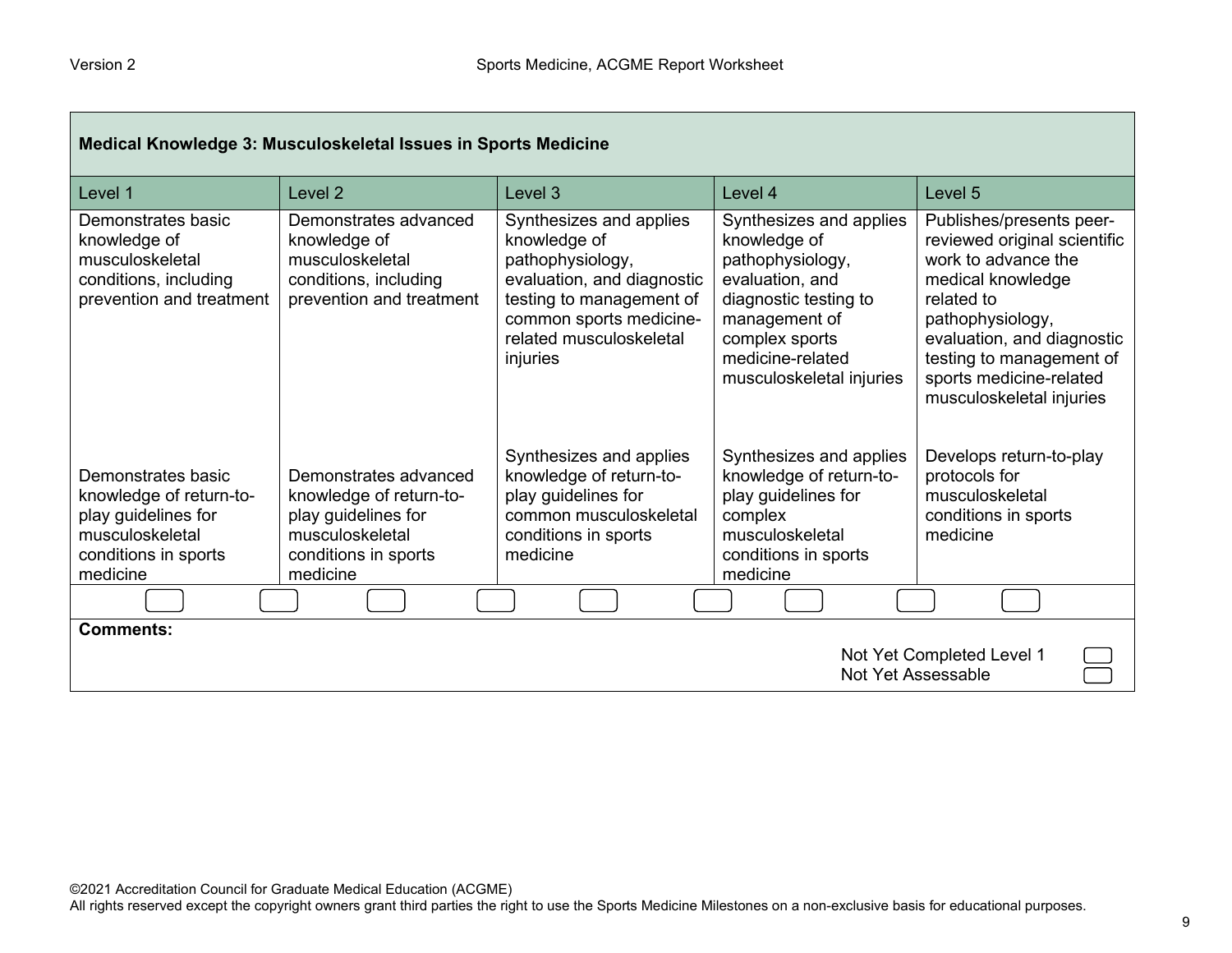| Systems-Based Practice 1: Patient Safety and Quality Improvement                          |                                                                                                                                   |                                                                                                                   |                                                                                                                     |                                                                                                                       |
|-------------------------------------------------------------------------------------------|-----------------------------------------------------------------------------------------------------------------------------------|-------------------------------------------------------------------------------------------------------------------|---------------------------------------------------------------------------------------------------------------------|-----------------------------------------------------------------------------------------------------------------------|
| Level 1                                                                                   | Level <sub>2</sub>                                                                                                                | Level <sub>3</sub>                                                                                                | Level 4                                                                                                             | Level 5                                                                                                               |
| <b>Demonstrates</b><br>knowledge of common<br>patient safety events                       | Identifies system factors<br>that lead to patient safety<br>events                                                                | Participates in analysis of<br>patient safety events<br>(simulated or actual)                                     | Conducts analysis of<br>patient safety events<br>and offers error<br>prevention strategies<br>(simulated or actual) | Actively engages teams<br>and processes to modify<br>systems to prevent patient<br>safety events                      |
| Demonstrates<br>knowledge of how to<br>report patient safety<br>events                    | Reports patient safety<br>events through<br>institutional reporting<br>systems (simulated or<br>actual)                           | Participates in disclosure<br>of patient safety events to<br>patients and their families<br>(simulated or actual) | Discloses patient safety<br>events to patients and<br>their families (simulated<br>or actual)                       | Role models or mentors<br>others in the disclosure of<br>patient safety events                                        |
| Demonstrates<br>knowledge of basic<br>quality improvement<br>methodologies and<br>metrics | Describes local quality<br>improvement initiatives<br>(e.g., community<br>vaccination rate, infection<br>rate, smoking cessation) | Participates in local<br>quality improvement<br>initiatives                                                       | Demonstrates skills<br>required to identify,<br>develop, implement,<br>and analyze a quality<br>improvement project | Designs, implements, and<br>assesses quality<br>improvement initiatives at<br>the institutional or<br>community level |
|                                                                                           |                                                                                                                                   |                                                                                                                   |                                                                                                                     |                                                                                                                       |
| <b>Comments:</b>                                                                          |                                                                                                                                   |                                                                                                                   |                                                                                                                     | Not Yet Completed Level 1                                                                                             |

All rights reserved except the copyright owners grant third parties the right to use the Sports Medicine Milestones on a non-exclusive basis for educational purposes.

m,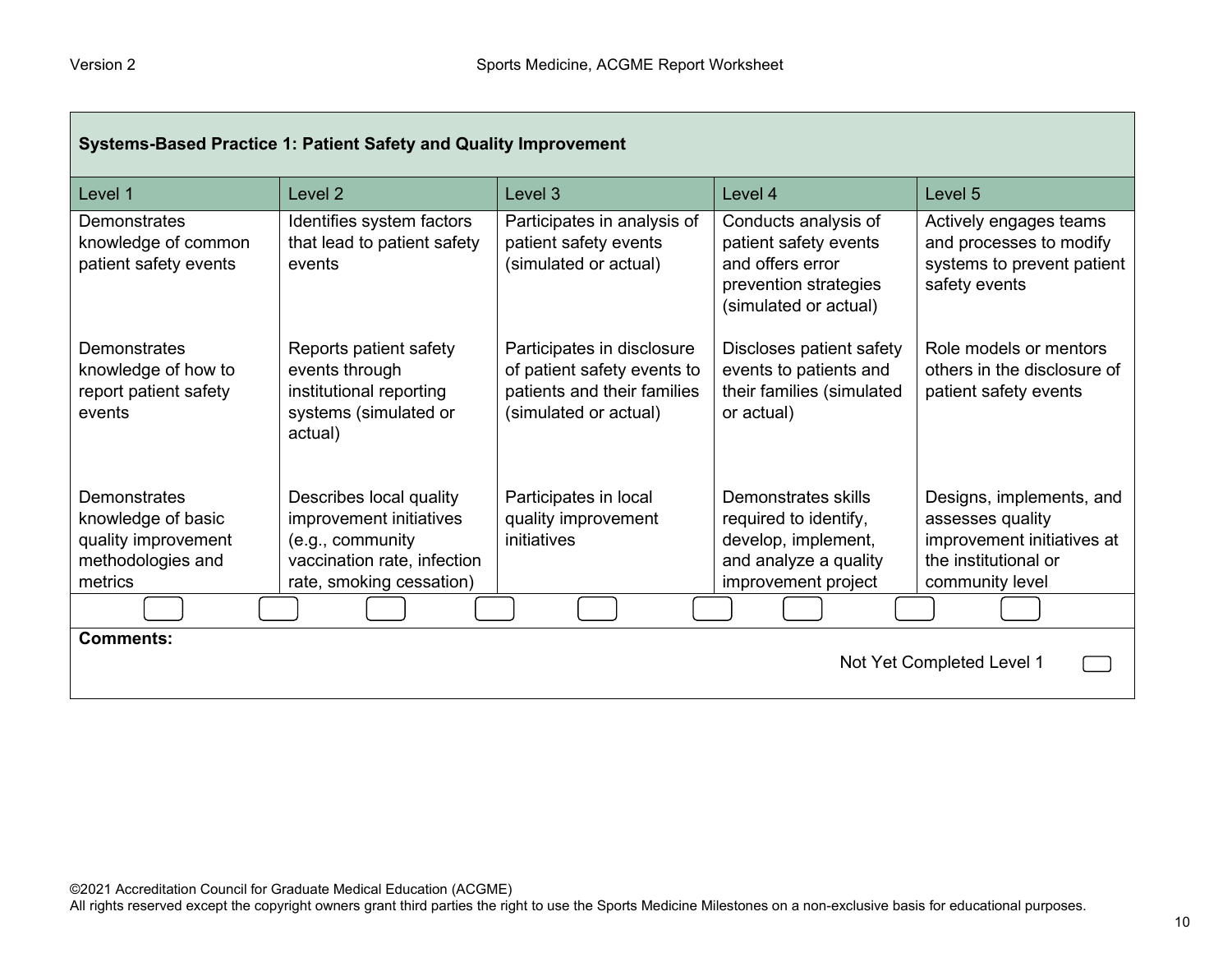| Systems-Based Practice 2: System Navigation for Patient-Centered Care                     |                                                                                                                                           |                                                                                                                                           |                                                                                                                                                                                   |                                                                                                                                 |
|-------------------------------------------------------------------------------------------|-------------------------------------------------------------------------------------------------------------------------------------------|-------------------------------------------------------------------------------------------------------------------------------------------|-----------------------------------------------------------------------------------------------------------------------------------------------------------------------------------|---------------------------------------------------------------------------------------------------------------------------------|
| Level 1                                                                                   | Level 2                                                                                                                                   | Level 3                                                                                                                                   | Level 4                                                                                                                                                                           | Level 5                                                                                                                         |
| Demonstrates<br>knowledge of care<br>coordination                                         | Coordinates care of<br>patients in routine clinical<br>situations, effectively<br>using the roles of<br>interprofessional team<br>members | Coordinates care of<br>patients in complex<br>clinical situations.<br>effectively using the roles<br>of interprofessional team<br>members | Role models effective<br>coordination of patient-<br>centered care among<br>different disciplines and<br>specialties                                                              | Analyzes the process of<br>care coordination and<br>leads in the design and<br>implementation of<br>improvements                |
| Identifies key elements<br>for safe and effective<br>transitions of care and<br>hand-offs | Performs safe and<br>effective transitions of<br>care/hand-offs in routine<br>clinical situations                                         | Performs safe and<br>effective transitions of<br>care/hand-offs in complex<br>clinical situations                                         | Role models and<br>advocates for safe and<br>effective transitions of<br>care/hand-offs within<br>and across health care<br>delivery systems,<br>including outpatient<br>settings | Improves quality of<br>transitions of care within<br>and across health care<br>delivery systems to<br>optimize patient outcomes |
| Demonstrates<br>knowledge of population<br>and community health<br>needs and inequities   | Identifies specific<br>population and community<br>health needs and<br>inequities in the local<br>population                              | Uses local resources<br>effectively to meet the<br>needs of a patient<br>population and community                                         | Participates in changing<br>and adapting practice to<br>provide for the needs of<br>specific populations                                                                          | Leads innovations and<br>advocates for populations<br>and communities with<br>health care inequities                            |
|                                                                                           |                                                                                                                                           |                                                                                                                                           |                                                                                                                                                                                   |                                                                                                                                 |
| <b>Comments:</b><br>Not Yet Completed Level 1                                             |                                                                                                                                           |                                                                                                                                           |                                                                                                                                                                                   |                                                                                                                                 |

All rights reserved except the copyright owners grant third parties the right to use the Sports Medicine Milestones on a non-exclusive basis for educational purposes.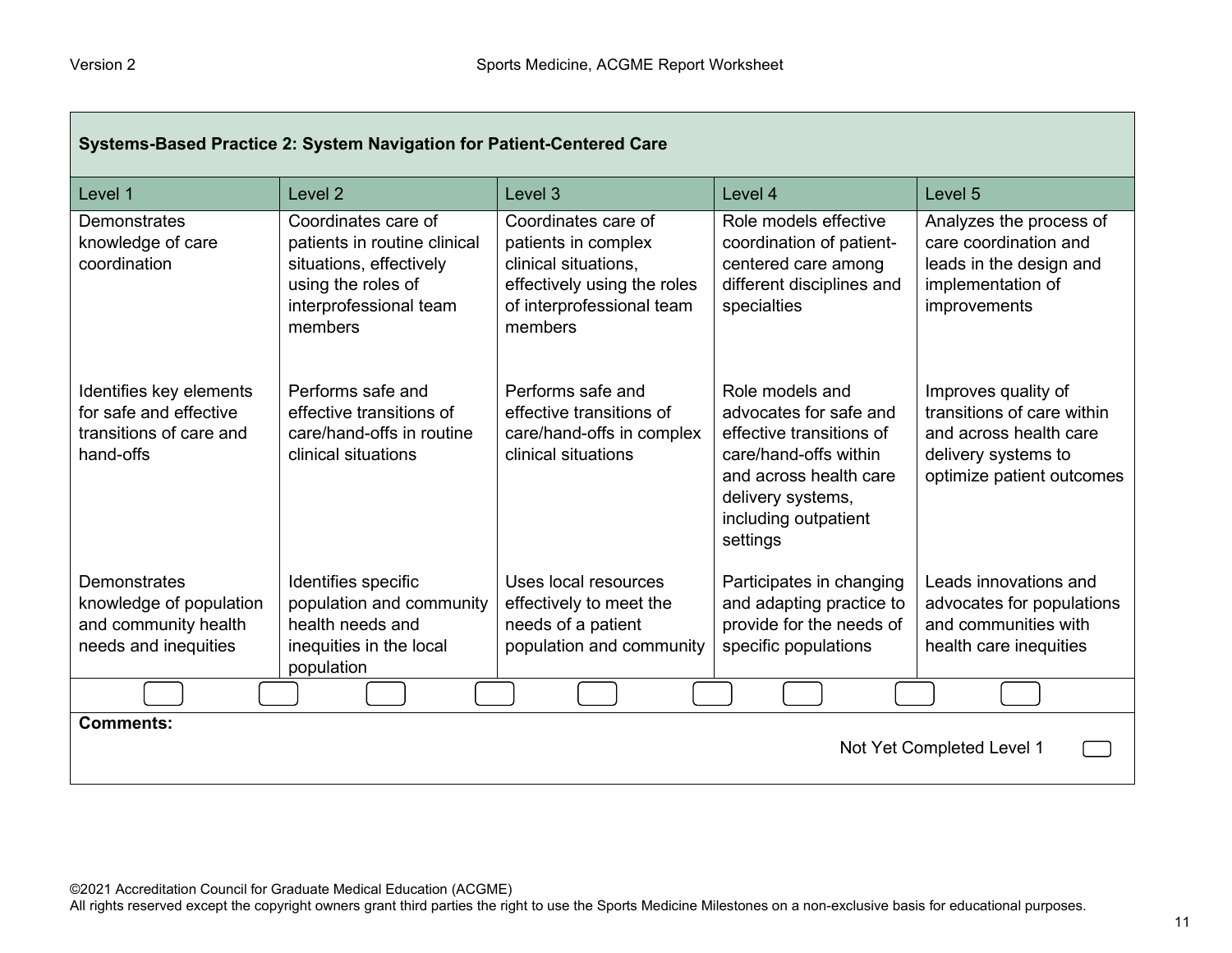| Systems-Based Practice 3: Physician Role in Health Care Systems                                                                   |                                                                                                                          |                                                                                                     |                                                                                                                                                        |                                                                                                                                              |  |
|-----------------------------------------------------------------------------------------------------------------------------------|--------------------------------------------------------------------------------------------------------------------------|-----------------------------------------------------------------------------------------------------|--------------------------------------------------------------------------------------------------------------------------------------------------------|----------------------------------------------------------------------------------------------------------------------------------------------|--|
| Level 1                                                                                                                           | Level <sub>2</sub>                                                                                                       | Level 3                                                                                             | Level 4                                                                                                                                                | Level 5                                                                                                                                      |  |
| Identifies key<br>components of the<br>complex health care<br>system                                                              | Describes how<br>components of a complex<br>health care system are<br>interrelated, and how this<br>impacts patient care | Discusses how individual<br>practice affects the<br>broader system                                  | Manages various<br>components of the<br>complex health care<br>system to provide<br>efficient and effective<br>patient care and<br>transitions of care | Advocates for or leads<br>systems change that<br>enhances high-value,<br>efficient, and effective<br>patient care and<br>transitions of care |  |
| Describes basic health<br>payment systems<br>(including government,<br>private, public, uninsured<br>care) and practice<br>models | Delivers care with<br>consideration of each<br>patient's payment model                                                   | Engages with patients in<br>shared decision-making,<br>informed by each patient's<br>payment models | Advocates for patient<br>care needs                                                                                                                    | Participates in health<br>policy advocacy activities                                                                                         |  |
| <b>Identifies basic</b><br>knowledge domains for<br>effective transition to<br>independent practice                               | Demonstrates use of<br>information technology<br>required for medical<br>practice                                        | Describes core<br>administrative knowledge<br>needed for transition to<br>independent practice      | Analyzes individual<br>practice patterns and<br>prepares for<br>professional<br>requirements to enter<br>independent practice                          |                                                                                                                                              |  |
|                                                                                                                                   |                                                                                                                          |                                                                                                     |                                                                                                                                                        |                                                                                                                                              |  |
| <b>Comments:</b><br>Not Yet Completed Level 1                                                                                     |                                                                                                                          |                                                                                                     |                                                                                                                                                        |                                                                                                                                              |  |

All rights reserved except the copyright owners grant third parties the right to use the Sports Medicine Milestones on a non-exclusive basis for educational purposes.

٦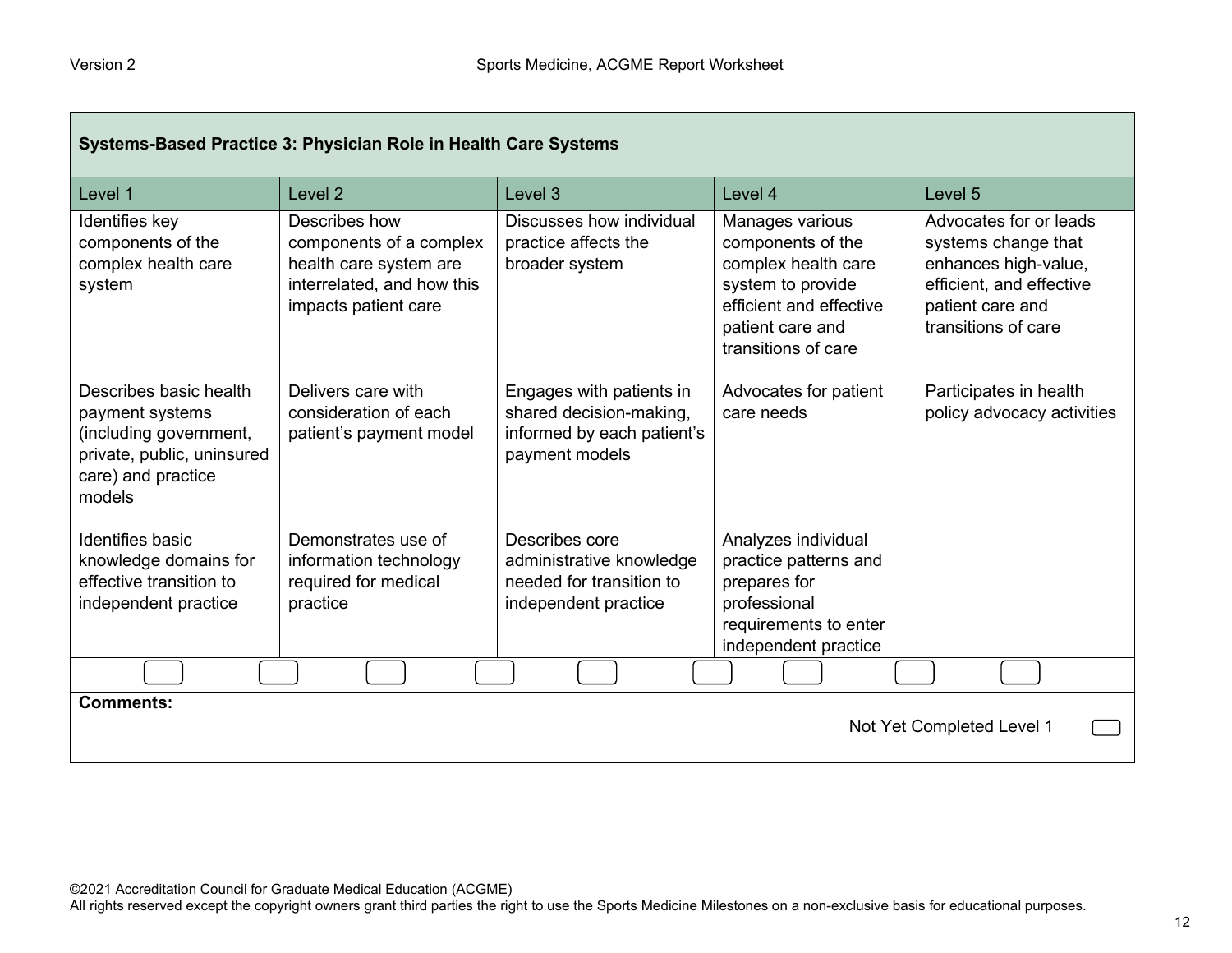| Practice-Based Learning and Improvement 1: Evidence-Based and -Informed Practice |                                                                                                                     |                                                                                                                                  |                                                                                                                                                                         |                                                                                                                                                                        |
|----------------------------------------------------------------------------------|---------------------------------------------------------------------------------------------------------------------|----------------------------------------------------------------------------------------------------------------------------------|-------------------------------------------------------------------------------------------------------------------------------------------------------------------------|------------------------------------------------------------------------------------------------------------------------------------------------------------------------|
| Level 1                                                                          | Level <sub>2</sub>                                                                                                  | Level 3                                                                                                                          | Level 4                                                                                                                                                                 | Level 5                                                                                                                                                                |
| Demonstrates how to<br>access, categorize, and<br>analyze clinical evidence      | Articulates clinical<br>questions and elicits<br>patient preferences and<br>values to guide evidence-<br>based care | Locates and applies the<br>best available evidence,<br>integrated with patient<br>preference, to the care of<br>complex patients | Critically appraises and<br>applies evidence, even<br>in the face of<br>uncertainty and<br>conflicting evidence, to<br>guide care tailored to<br>the individual patient | Coaches others to<br>critically appraise and<br>apply evidence for<br>complex patients, and/or<br>collaboratively develops<br>evidence-based decision-<br>making tools |
|                                                                                  |                                                                                                                     |                                                                                                                                  |                                                                                                                                                                         |                                                                                                                                                                        |
| <b>Comments:</b><br>Not Yet Completed Level 1                                    |                                                                                                                     |                                                                                                                                  |                                                                                                                                                                         |                                                                                                                                                                        |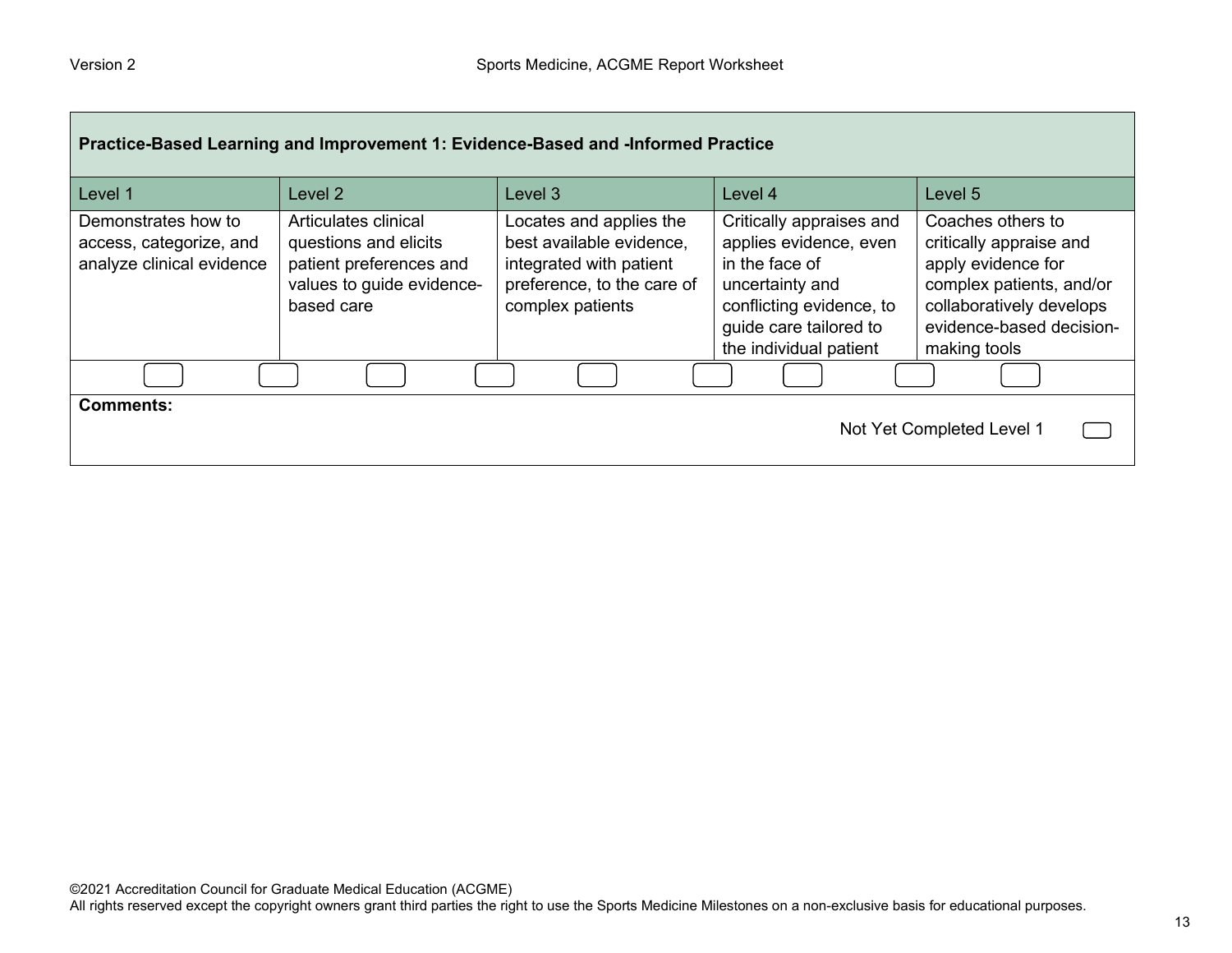| Practice-Based Learning and Improvement 2: Reflective Practice and Commitment to Personal Growth      |                                                                                                                      |                                                                                                                                              |                                                                                                                                      |                                                                         |
|-------------------------------------------------------------------------------------------------------|----------------------------------------------------------------------------------------------------------------------|----------------------------------------------------------------------------------------------------------------------------------------------|--------------------------------------------------------------------------------------------------------------------------------------|-------------------------------------------------------------------------|
| Level 1                                                                                               | Level <sub>2</sub>                                                                                                   | Level <sub>3</sub>                                                                                                                           | Level 4                                                                                                                              | Level <sub>5</sub>                                                      |
| Accepts responsibility for<br>personal and<br>professional<br>development by<br>establishing goals    | Demonstrates openness<br>to performance data<br>(feedback and other input)<br>to inform goals                        | Intermittently seeks<br>additional performance<br>data, with adaptability and<br>humility                                                    | Consistently seeks<br>performance data, with<br>adaptability and humility                                                            | Leads performance<br>review processes                                   |
| Identifies the factors that<br>contribute to gap(s)<br>between expectations<br>and actual performance | Self-reflects and analyzes<br>factors that contribute to<br>gap(s) between<br>expectations and actual<br>performance | Self-reflects, analyzes,<br>and institutes behavioral<br>change(s) to narrow the<br>gap(s) between<br>expectations and actual<br>performance | Challenges<br>assumptions and<br>considers alternatives in<br>narrowing the gap(s)<br>between expectations<br>and actual performance | Coaches others on<br>reflective practice                                |
| Acknowledges there are<br>always opportunities for<br>self-improvement                                | With prompting, designs<br>and implements a<br>learning plan                                                         | Independently creates<br>and implements a<br>learning plan                                                                                   | Uses performance data<br>to measure the<br>effectiveness of the<br>learning plan and, when<br>necessary, improves it                 | Facilitates the design and<br>implementing learning<br>plans for others |
|                                                                                                       |                                                                                                                      |                                                                                                                                              |                                                                                                                                      |                                                                         |
| <b>Comments:</b><br>Not Yet Completed Level 1                                                         |                                                                                                                      |                                                                                                                                              |                                                                                                                                      |                                                                         |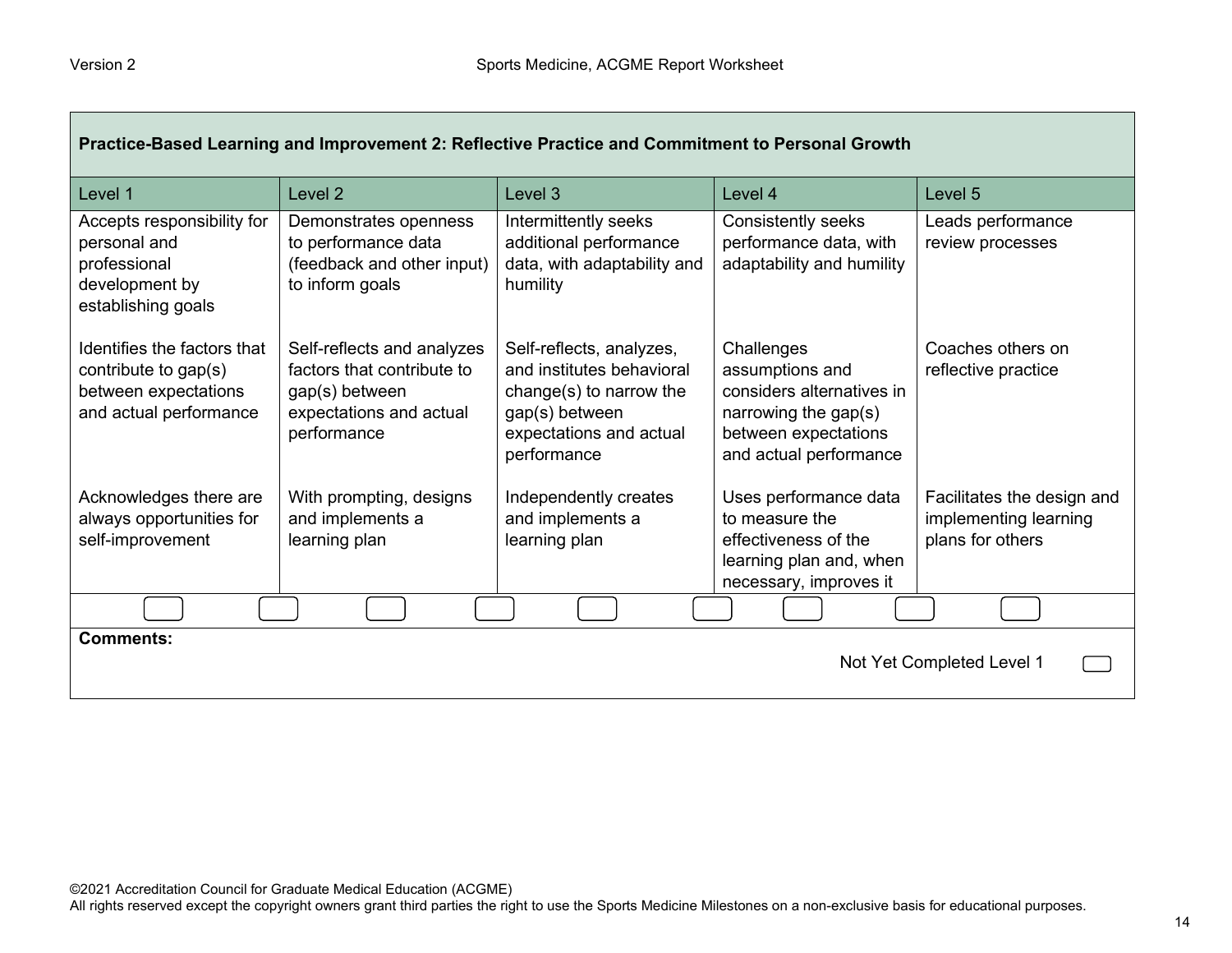Г

| Professionalism 1: Professional Behavior and Ethical Principles                                        |                                                                    |                                                                                                    |                                                                                                                                     |                                                                                                                                                 |
|--------------------------------------------------------------------------------------------------------|--------------------------------------------------------------------|----------------------------------------------------------------------------------------------------|-------------------------------------------------------------------------------------------------------------------------------------|-------------------------------------------------------------------------------------------------------------------------------------------------|
| Level 1                                                                                                | Level <sub>2</sub>                                                 | Level <sub>3</sub>                                                                                 | Level 4                                                                                                                             | Level 5                                                                                                                                         |
| Describes professional<br>behavior and potential<br>triggers for personal<br>lapses in professionalism | Demonstrates<br>professional behavior in<br>routine situations     | Demonstrates<br>professional behavior in<br>complex or stressful<br>situations                     | Recognizes situations<br>that may trigger<br>professionalism lapses<br>and intervenes to<br>prevent lapses in<br>oneself and others | Mentors others in<br>professional behavior                                                                                                      |
| Describes when and how<br>to report professionalism<br>lapses in oneself and<br>others                 | Takes responsibility for<br>personal lapses in<br>professionalism  | Recognizes the need to<br>seek help in managing<br>and resolving complex<br>professionalism lapses | Recognizes and uses<br>appropriate resources<br>for managing and<br>resolving dilemmas as<br>needed                                 | Identifies and seeks to<br>address system-level<br>factors that induce or<br>exacerbate<br>professionalism lapses or<br>impede their resolution |
| Demonstrates<br>knowledge of ethical<br>principles                                                     | Analyzes straightforward<br>situations using ethical<br>principles | Analyzes complex<br>situations using ethical<br>principles                                         | Recognizes and uses<br>appropriate resources<br>for managing and<br>resolving ethical issues<br>as needed                           | Identifies and seeks to<br>address system-level<br>factors that induce or<br>exacerbate ethical<br>problems or impede their<br>resolution       |
|                                                                                                        |                                                                    |                                                                                                    |                                                                                                                                     |                                                                                                                                                 |
| <b>Comments:</b>                                                                                       |                                                                    |                                                                                                    |                                                                                                                                     | Not Yet Completed Level 1                                                                                                                       |

 $\overline{\phantom{0}}$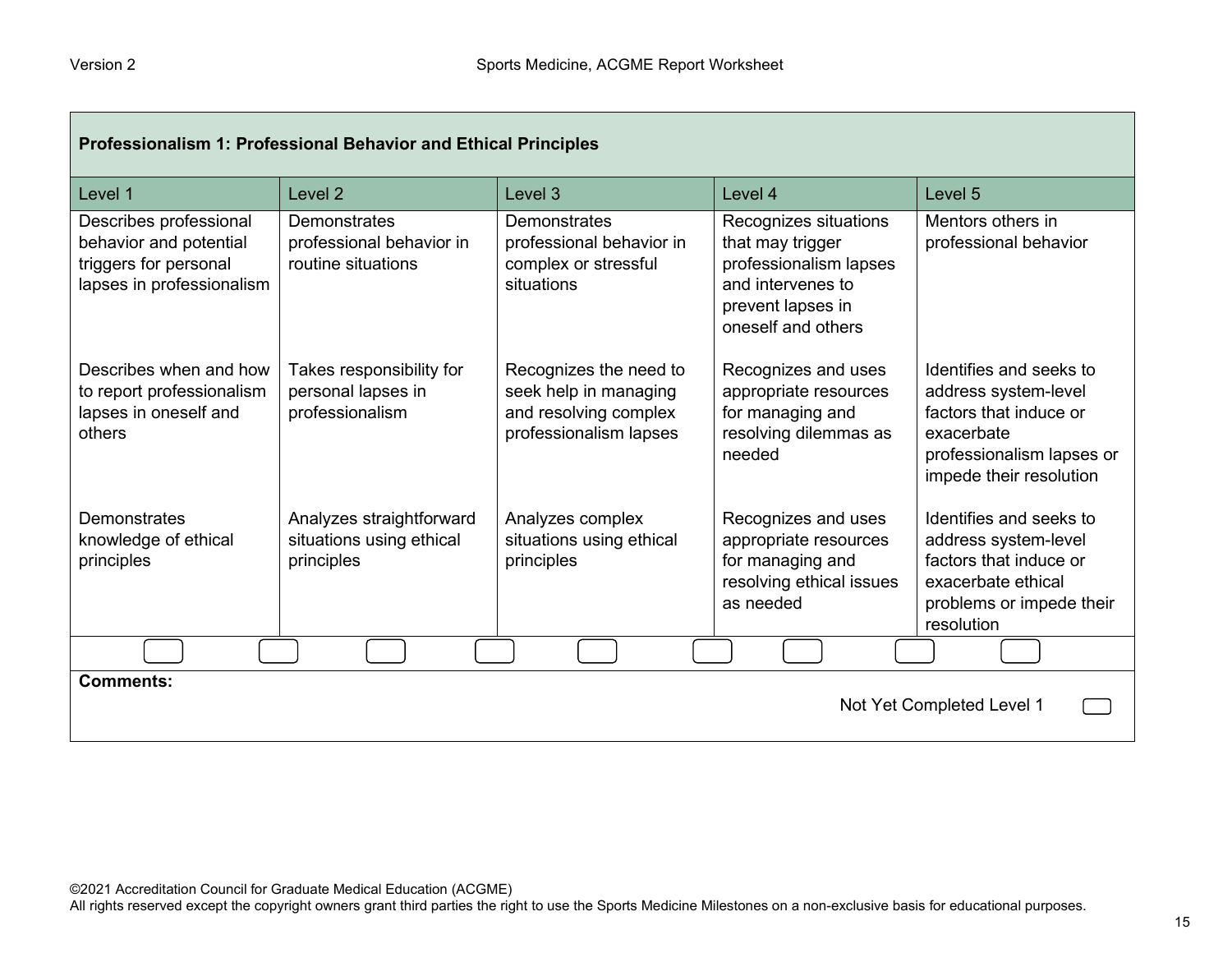| Professionalism 2: Accountability/Conscientiousness                                                                              |                                                                                                                                               |                                                                                                                                                                                                             |                                                                                                                                              |                                       |
|----------------------------------------------------------------------------------------------------------------------------------|-----------------------------------------------------------------------------------------------------------------------------------------------|-------------------------------------------------------------------------------------------------------------------------------------------------------------------------------------------------------------|----------------------------------------------------------------------------------------------------------------------------------------------|---------------------------------------|
| Level 1                                                                                                                          | Level 2                                                                                                                                       | Level 3                                                                                                                                                                                                     | Level 4                                                                                                                                      | Level 5                               |
| Performs tasks and<br>responsibilities in a<br>timely manner with<br>appropriate attention to<br>detail in routine<br>situations | Performs tasks and<br>responsibilities in a timely<br>manner with appropriate<br>attention to detail in<br>complex or stressful<br>situations | Takes responsibility for<br>inability to complete tasks<br>and duties, identifies<br>potential contributing<br>factors, and describes<br>strategies for ensuring<br>timely task completion in<br>the future | Recognizes and<br>addresses situations<br>that may impact others'<br>ability to complete tasks<br>and responsibilities in a<br>timely manner | Takes ownership of<br>system outcomes |
| Responds promptly to<br>requests or reminders to<br>complete tasks and<br>responsibilities                                       | Recognizes situations that<br>may impact one's own<br>ability to complete tasks<br>and responsibilities in a<br>timely manner                 | Proactively implements<br>strategies to ensure that<br>the needs of patients are<br>met                                                                                                                     | Proactively implements<br>strategies to ensure that<br>the needs of teams and<br>systems are met                                             |                                       |
|                                                                                                                                  |                                                                                                                                               |                                                                                                                                                                                                             |                                                                                                                                              |                                       |
| <b>Comments:</b><br>Not Yet Completed Level 1                                                                                    |                                                                                                                                               |                                                                                                                                                                                                             |                                                                                                                                              |                                       |

┑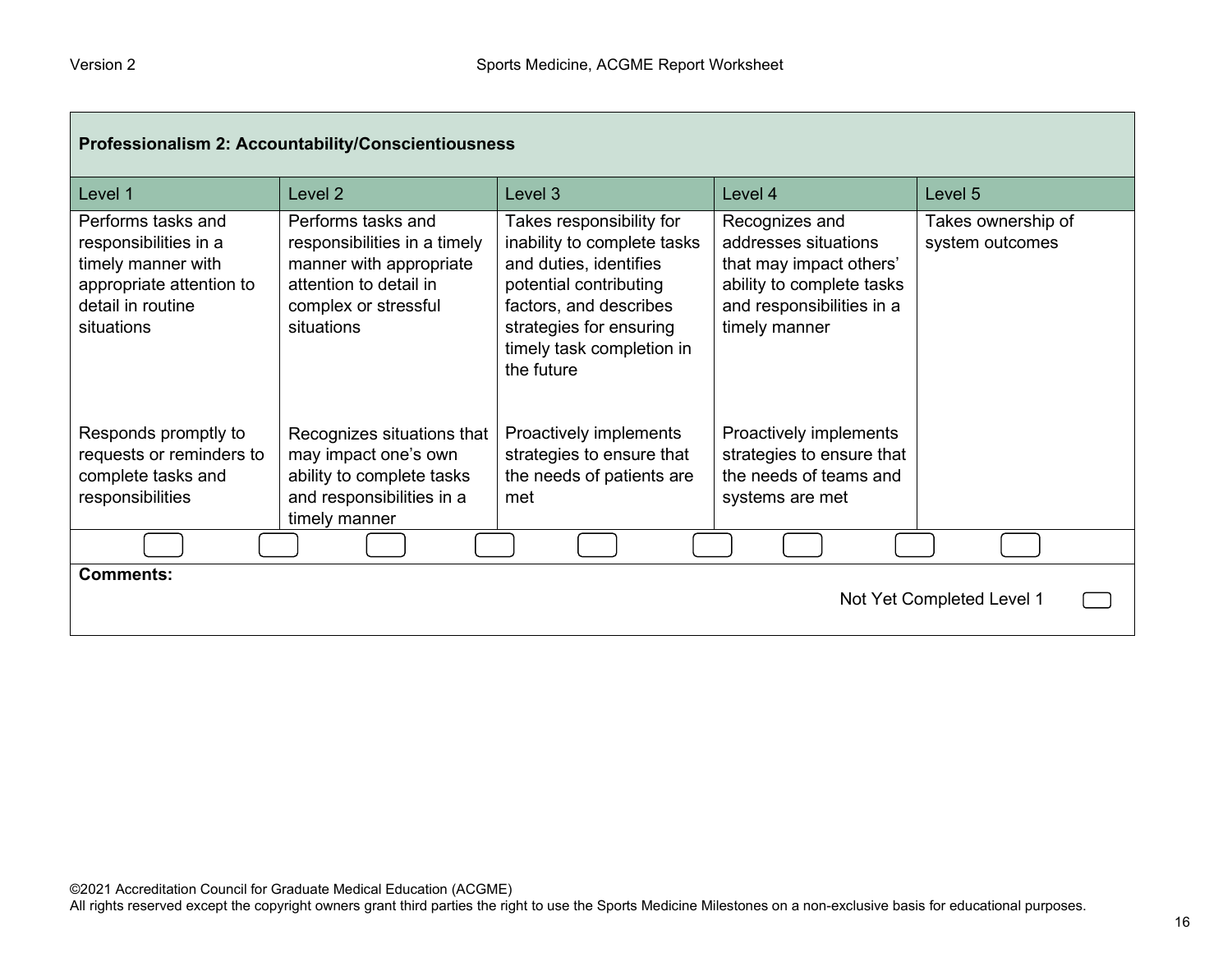| Professionalism 3: Self-Awareness and Help-Seeking Behaviors                            |                                                                                                                                                    |                                                                                                                          |                                                                                                                         |                                                                                        |
|-----------------------------------------------------------------------------------------|----------------------------------------------------------------------------------------------------------------------------------------------------|--------------------------------------------------------------------------------------------------------------------------|-------------------------------------------------------------------------------------------------------------------------|----------------------------------------------------------------------------------------|
| Level 1                                                                                 | Level <sub>2</sub>                                                                                                                                 | Level 3                                                                                                                  | Level 4                                                                                                                 | Level 5                                                                                |
| With assistance,<br>recognizes the status of<br>personal and<br>professional well-being | Independently recognizes<br>status of personal and<br>professional well-being                                                                      | With guidance, proposes<br>a plan to optimize<br>personal and professional<br>well-being                                 | Independently develops<br>a plan to optimize<br>personal and<br>professional well-being                                 | Addresses system<br>barriers to maintaining<br>personal and professional<br>well-being |
| With assistance,<br>recognizes limits in the<br>knowledge/skills of<br>oneself          | Independently recognizes<br>limits in the<br>knowledge/skills of<br>oneself and the team and<br>demonstrates appropriate<br>help-seeking behaviors | With guidance, proposes<br>a plan to remediate or<br>improve limits in the<br>knowledge/skills of<br>oneself or the team | Independently develops<br>a plan to remediate or<br>improve limits in the<br>knowledge/skills of<br>oneself or the team | Mentors others to<br>enhance knowledge/skills<br>of oneself or the team                |
|                                                                                         |                                                                                                                                                    |                                                                                                                          |                                                                                                                         |                                                                                        |
| <b>Comments:</b><br>Not Yet Completed Level 1                                           |                                                                                                                                                    |                                                                                                                          |                                                                                                                         |                                                                                        |

This subcompetency is not intended to evaluate a fellow's well-being, but to ensure each fellow has the fundamental knowledge of factors that impact well-being, the mechanisms by which those factors impact well-being, and available resources and tools to improve well-being.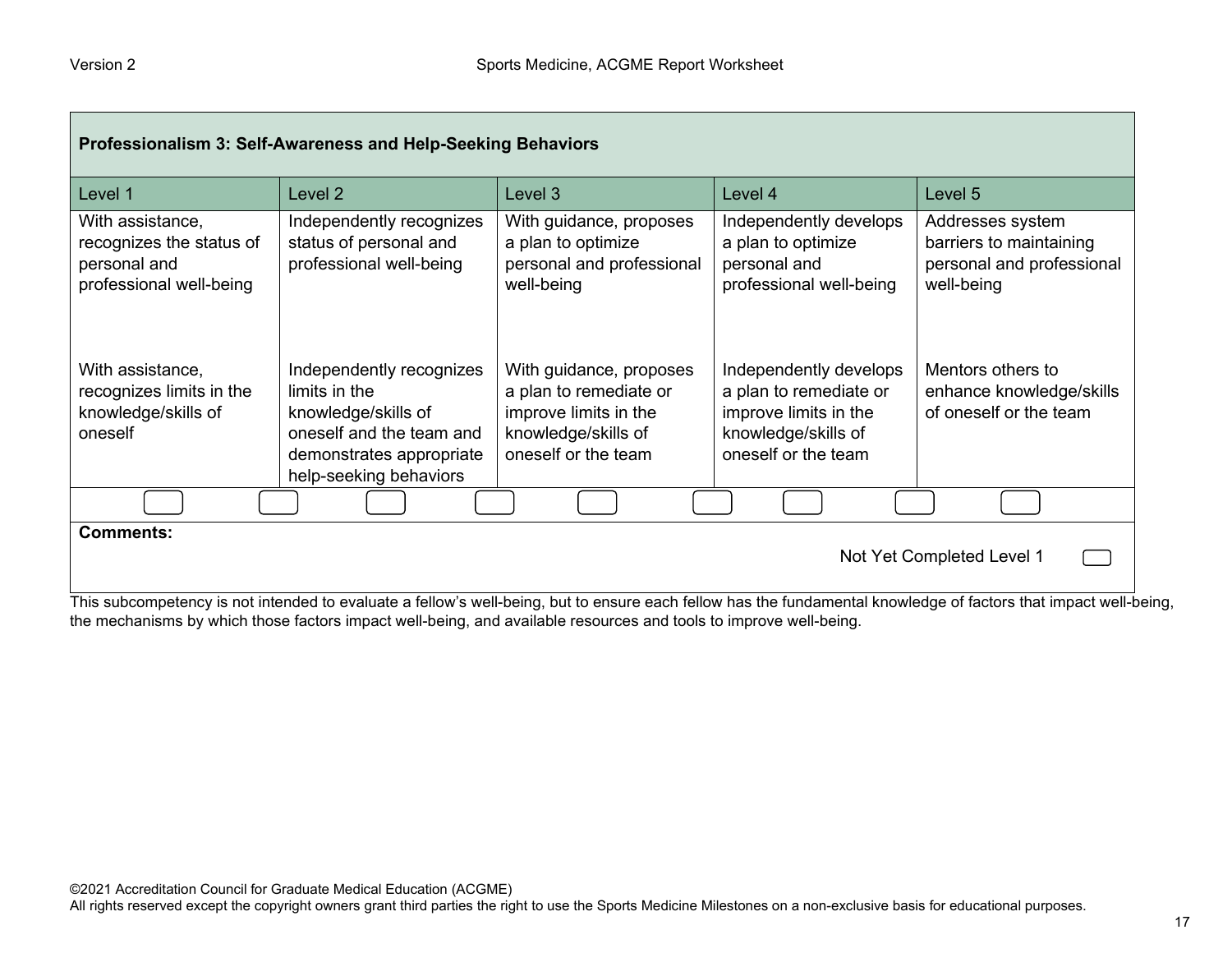| Interpersonal and Communication Skills 1: Patient- and Family-Centered Communication                                                                                   |                                                                                                                               |                                                                                                                                                                                       |                                                                                                                                                                                                    |                                                                                                                                                                 |
|------------------------------------------------------------------------------------------------------------------------------------------------------------------------|-------------------------------------------------------------------------------------------------------------------------------|---------------------------------------------------------------------------------------------------------------------------------------------------------------------------------------|----------------------------------------------------------------------------------------------------------------------------------------------------------------------------------------------------|-----------------------------------------------------------------------------------------------------------------------------------------------------------------|
| Level 1                                                                                                                                                                | Level <sub>2</sub>                                                                                                            | Level 3                                                                                                                                                                               | Level 4                                                                                                                                                                                            | Level <sub>5</sub>                                                                                                                                              |
| Uses language and non-<br>verbal behavior to<br>demonstrate respect and<br>establish rapport while<br>communicating one's<br>own role within the<br>health care system | Establishes a therapeutic<br>relationship in<br>straightforward<br>encounters using active<br>listening and clear<br>language | Establishes a therapeutic<br>relationship<br>in challenging patient<br>encounters                                                                                                     | Maintains therapeutic<br>relationships, with<br>attention to the<br>patient's/patient's<br>family's concerns and<br>context, regardless of<br>complexity                                           | Mentors others in<br>situational awareness and<br>critical self-reflection to<br>consistently develop<br>positive therapeutic<br>relationships                  |
| Recognizes easily<br>identified barriers to<br>effective communication<br>(e.g., language,<br>disability)                                                              | Identifies complex barriers<br>to effective<br>communication (e.g.,<br>health literacy, cultural<br>differences)              | When prompted, reflects<br>on personal biases while<br>attempting to minimize<br>communication barriers                                                                               | Independently<br>recognizes personal<br>biases while attempting<br>to proactively minimize<br>communication barriers                                                                               | Leads or develops<br>initiatives to identify and<br>address bias                                                                                                |
| Identifies the need to<br>individualize<br>communication<br>strategies                                                                                                 | Organizes and initiates<br>communication, sets the<br>agenda, clarifies<br>expectations, and verifies<br>understanding        | Professionally and<br>compassionately delivers<br>medical information,<br>managing the<br>patient's/patient's family's<br>values, goals,<br>preferences, uncertainty,<br>and conflict | Independently uses<br>shared decision making<br>to align the<br>patient's/patient's<br>family's values, goals,<br>and preferences with<br>treatment options to<br>make a personalized<br>care plan | Role models shared<br>decision making in<br>patient/patient's family<br>communication, including<br>situations with a high<br>degree of<br>uncertainty/conflict |
|                                                                                                                                                                        |                                                                                                                               |                                                                                                                                                                                       |                                                                                                                                                                                                    |                                                                                                                                                                 |
| <b>Comments:</b><br>Not Yet Completed Level 1                                                                                                                          |                                                                                                                               |                                                                                                                                                                                       |                                                                                                                                                                                                    |                                                                                                                                                                 |

All rights reserved except the copyright owners grant third parties the right to use the Sports Medicine Milestones on a non-exclusive basis for educational purposes.

┑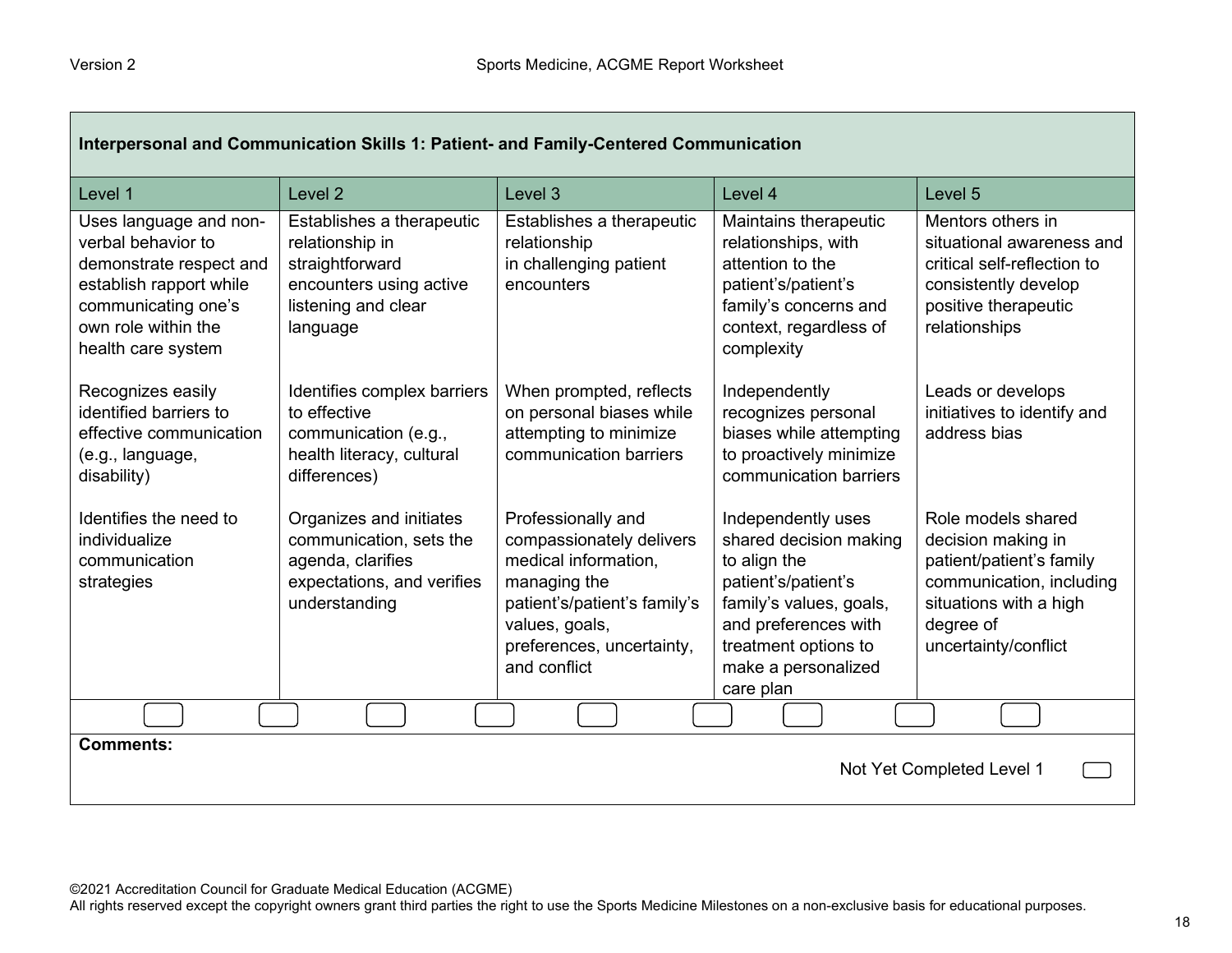Г

| Interpersonal and Communication Skills 2: Interprofessional and Team Communication      |                                                                                 |                                                                              |                                                                                                                                                       |                                                                                                                                                                     |
|-----------------------------------------------------------------------------------------|---------------------------------------------------------------------------------|------------------------------------------------------------------------------|-------------------------------------------------------------------------------------------------------------------------------------------------------|---------------------------------------------------------------------------------------------------------------------------------------------------------------------|
| Level 1                                                                                 | Level 2                                                                         | Level 3                                                                      | Level 4                                                                                                                                               | Level 5                                                                                                                                                             |
| Respectfully<br>requests/receives a<br>request for consultation                         | Clearly and concisely<br>requests/responds to a<br>request for consultation     | Checks understanding of<br>consult recommendations<br>(received or provided) | Coordinates<br>recommendations from<br>different members of the<br>health care team to<br>optimize patient care,<br>resolving conflict when<br>needed | Role models flexible<br>communication strategies<br>that demonstrate one<br>values input from all<br>health care team<br>members, resolving<br>conflict when needed |
| Uses language that<br>demonstrates one values<br>all members of the health<br>care team | Communicates<br>information effectively<br>with all health care team<br>members | Communicates concerns<br>and provides feedback to<br>peers and learners      | Communicates<br>feedback and<br>constructive criticism to<br>supervising individuals                                                                  | Facilitates regular health<br>care team-based<br>feedback in complex<br>situations                                                                                  |
|                                                                                         |                                                                                 |                                                                              |                                                                                                                                                       |                                                                                                                                                                     |
| <b>Comments:</b><br>Not Yet Completed Level 1                                           |                                                                                 |                                                                              |                                                                                                                                                       |                                                                                                                                                                     |

─